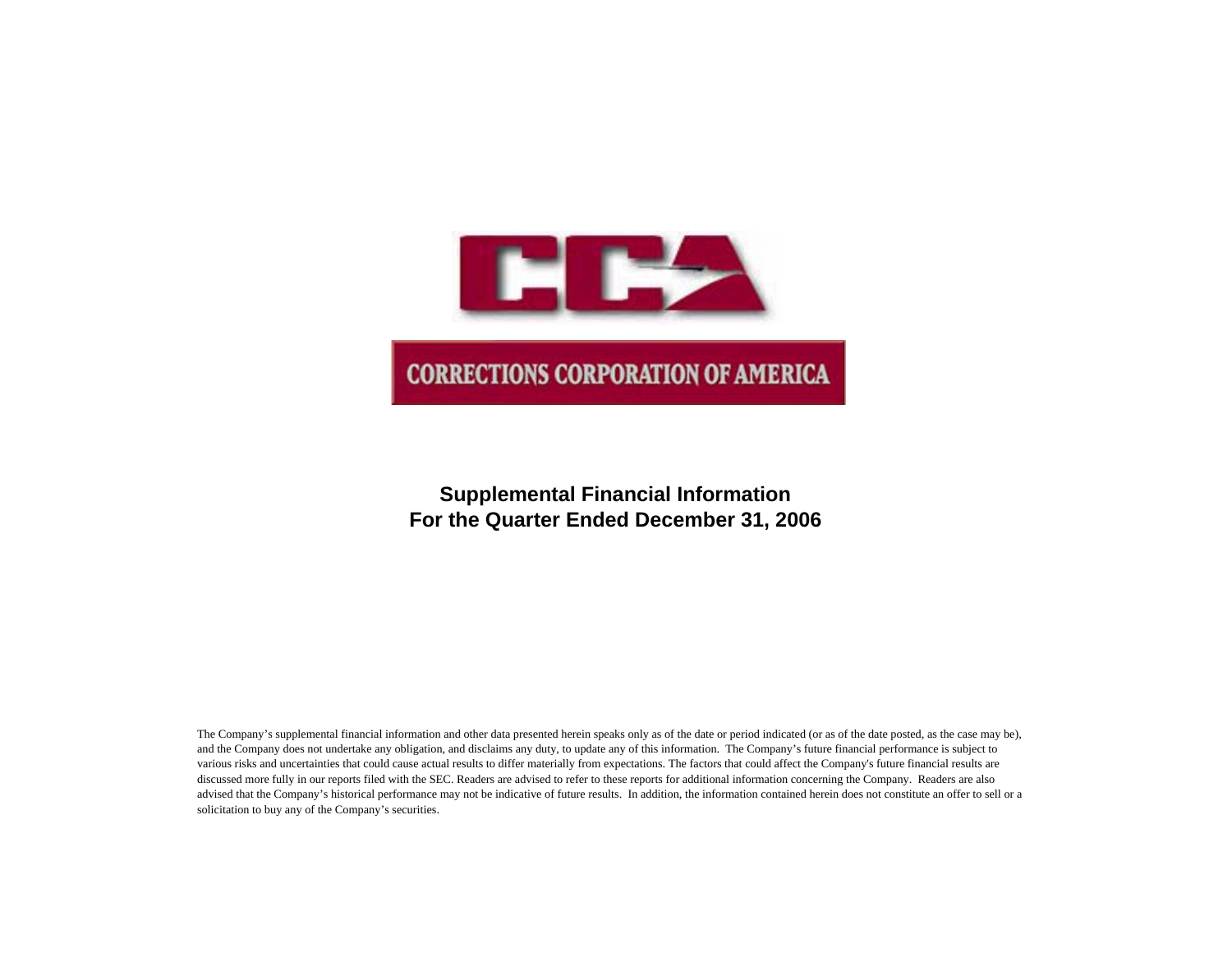# **CORRECTIONS CORPORATION OF AMERICA**

## **Supplemental Financial Information For the Quarter Ended December 31, 2006**

## **TABLE OF CONTENTS**

| Consolidated Statements of Operations 22                |  |
|---------------------------------------------------------|--|
| Reconciliation of Basic to Diluted Earnings Per Share 3 |  |
| Selected Financial Information                          |  |
| Analysis of Outstanding Debt 7                          |  |
| Selected Operating Ratios 38                            |  |
| Facility Portfolio 9                                    |  |
| Diversification of Revenue 15                           |  |
| Research Coverage / Credit Ratings <b>COVER 16</b> 16   |  |

John D. Ferguson, President and CEO Irving E. Lingo, Jr., Chief Financial Officer 10 Burton Hills Boulevard Nashville, TN 37215 Tel.: (615) 263-3000 Fax: (615) 263-3010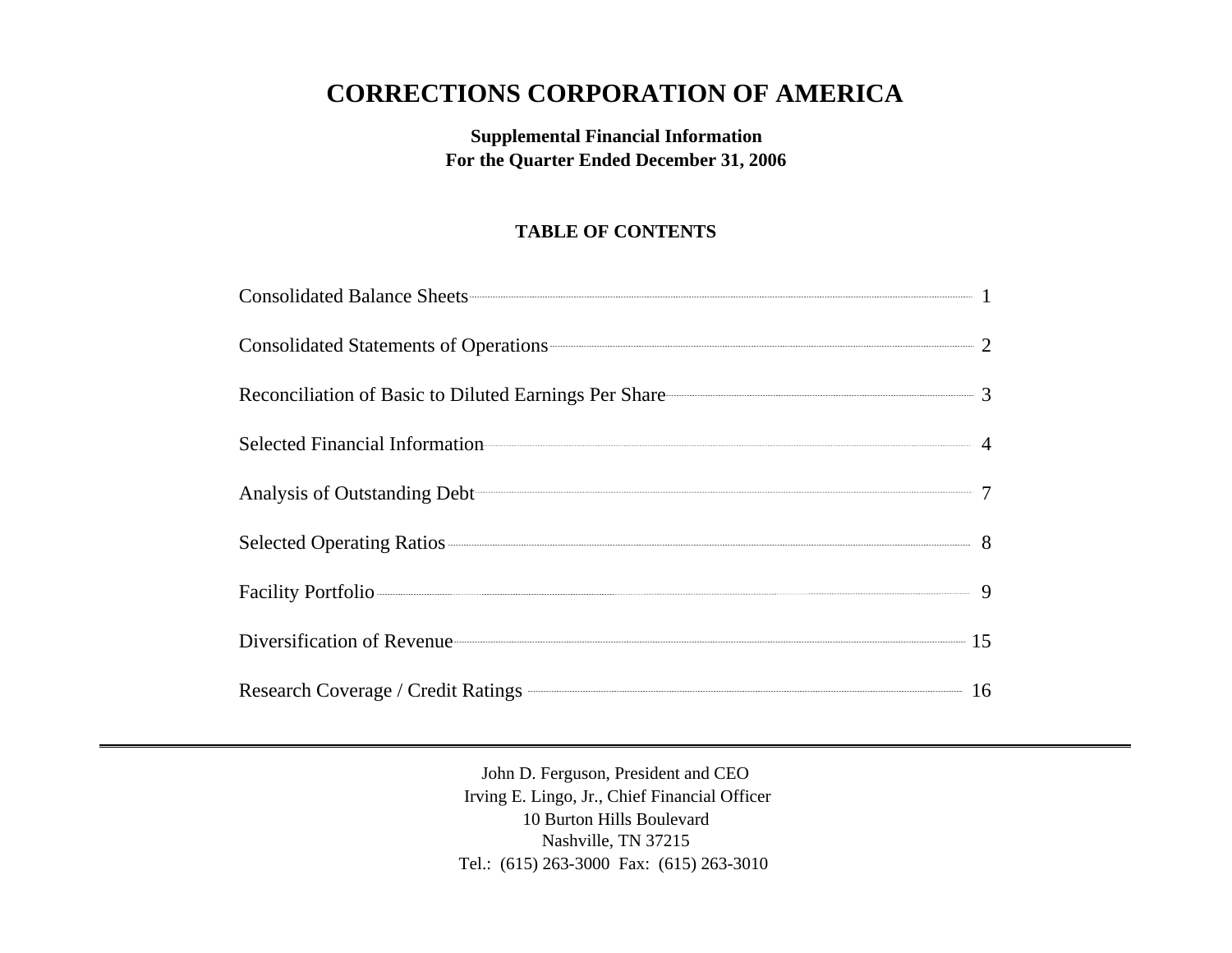### **CONSOLIDATED BALANCE SHEETS**

| <b>ASSETS</b>                               | December 31,<br>2006 |            |    | September 30,<br>2006 |              | <b>June 30,</b><br>2006 |               | March 31,<br>2006 | December 31,<br>2005 |            |
|---------------------------------------------|----------------------|------------|----|-----------------------|--------------|-------------------------|---------------|-------------------|----------------------|------------|
| Cash and cash equivalents                   | \$                   | 29,121     | \$ | 58,066                | $\mathbb{S}$ | 55,395                  | $\mathbb{S}$  | 64,924            | $\mathbb{S}$         | 64,901     |
| Restricted cash                             |                      | 11,826     |    | 11,676                |              | 11,531                  |               | 11,399            |                      | 11,284     |
| Investments                                 |                      | 82,830     |    | 71,728                |              | 60,822                  |               | 49,481            |                      | 19,014     |
| Accounts receivable, net of allowance       |                      | 238,256    |    | 211,185               |              | 188,739                 |               | 167,554           |                      | 176,560    |
| Deferred tax assets                         |                      | 11,655     |    | 18,198                |              | 16,386                  |               | 27,076            |                      | 32,488     |
| Prepaid expenses and other current assets   |                      | 17,554     |    | 19,965                |              | 22,043                  |               | 9,453             |                      | 15,884     |
| Total current assets                        |                      | 391,242    |    | 390,818               |              | 354,916                 |               | 329,887           |                      | 320,131    |
| Property and equipment, net                 |                      | 1,805,098  |    | 1,772,634             |              | 1,742,441               |               | 1,722,742         |                      | 1,710,794  |
| Investment in direct financing lease        |                      | 15,467     |    | 15,691                |              | 15,908                  |               | 16,118            |                      | 16,322     |
| Goodwill                                    |                      | 15,246     |    | 15,246                |              | 15,246                  |               | 15,246            |                      | 15,246     |
| Other assets                                |                      | 23,807     |    | 24,755                |              | 25,819                  |               | 26,057            |                      | 23,820     |
| Total assets                                |                      | 2,250,860  |    | 2,219,144             | S            | 2,154,330               |               | 2,110,050         |                      | 2,086,313  |
| <b>LIABILITIES AND STOCKHOLDERS' EQUITY</b> |                      |            |    |                       |              |                         |               |                   |                      |            |
| Accounts payable and accrued expenses       | \$                   | 161,282    | \$ | 166,239               | \$           | 146,435                 | \$            | 138,479           | \$                   | 142,864    |
| Income tax payable                          |                      | 2,810      |    | 2,660                 |              | 2,637                   |               | 1,715             |                      | 1,435      |
| Current portion of long-term debt           |                      | 290        |    | 296                   |              | 331                     |               | 381               |                      | 11,836     |
| Total current liabilities                   |                      | 164,382    |    | 169,195               |              | 149,403                 |               | 140,575           |                      | 156,135    |
| Long-term debt, net of current portion      |                      | 975,968    |    | 976,040               |              | 976,113                 |               | 976,185           |                      | 963,800    |
| Deferred tax liabilities                    |                      | 23,755     |    | 27,203                |              | 15,409                  |               | 13,906            |                      | 12,087     |
| Other liabilities                           |                      | 37,074     |    | 38,357                |              | 38,326                  |               | 37,719            |                      | 37,660     |
| <b>Total liabilities</b>                    |                      | 1,201,179  |    | 1,210,795             |              | 1,179,251               |               | 1,168,385         |                      | 1,169,682  |
| Commitments and contingencies               |                      |            |    |                       |              |                         |               |                   |                      |            |
| Common stock - \$0.01 par value             |                      | 610        |    | 607                   |              | 604                     |               | 601               |                      | 595        |
| Additional paid-in capital                  |                      | 1,528,219  |    | 1,519,042             |              | 1,511,905               |               | 1,504,122         |                      | 1,505,986  |
| Deferred compensation                       |                      |            |    |                       |              |                         |               |                   |                      | (5,563)    |
| Retained deficit                            |                      | (479, 148) |    | (511,300)             |              | (537, 430)              |               | (563,058)         |                      | (584, 387) |
| Total stockholders' equity                  |                      | 1,049,681  |    | 1,008,349             |              | 975,079                 |               | 941,665           |                      | 916,631    |
| Total liabilities and stockholders' equity  | \$                   | 2,250,860  | S  | 2,219,144             | \$           | 2,154,330               | <sup>\$</sup> | 2,110,050         | \$                   | 2,086,313  |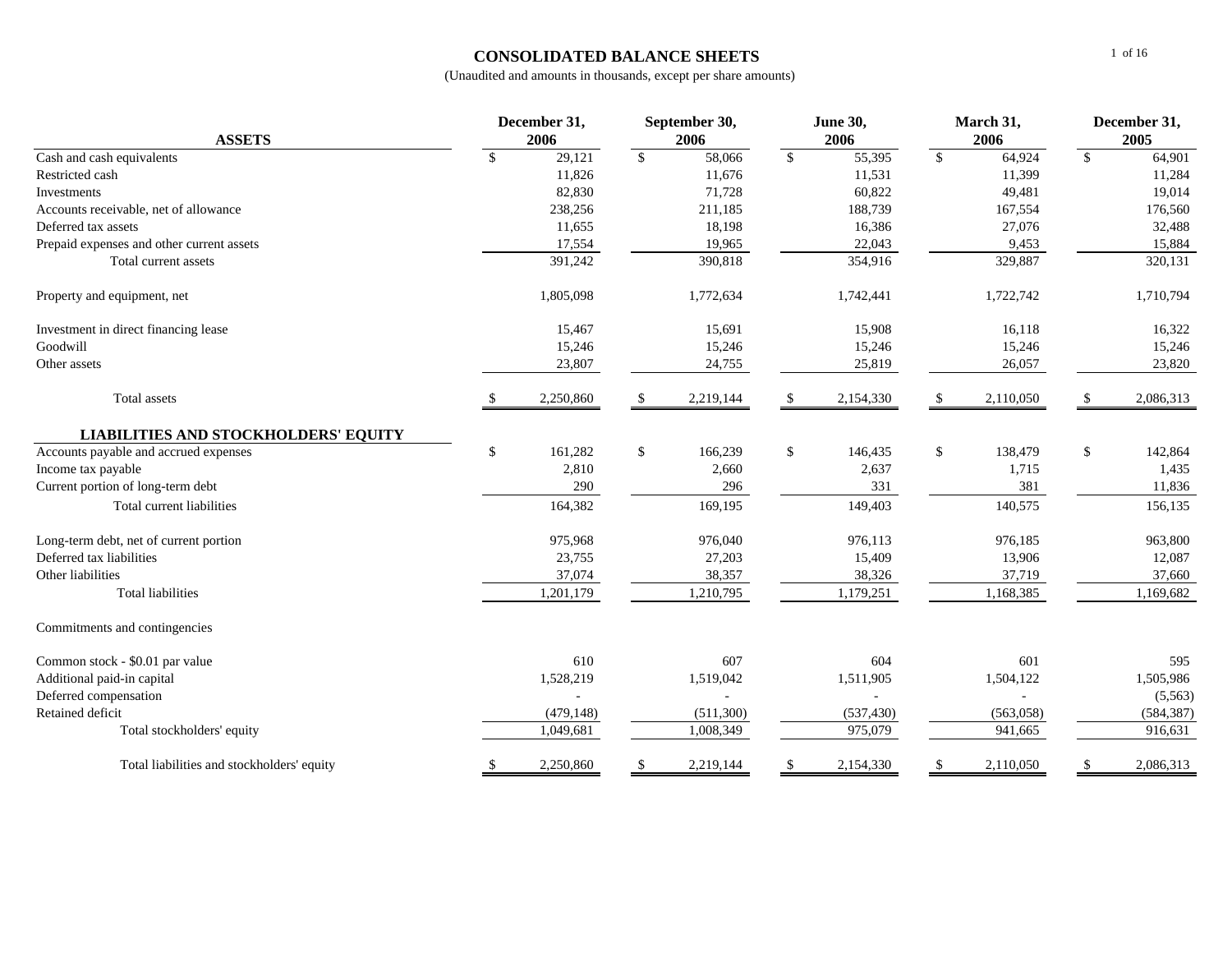#### **CONSOLIDATED STATEMENTS OF OPERATIONS**

|                                                                             |    | <b>For the Three Months Ended</b> | December 31, |                   |     |                     | For the Twelve Months Ended<br>December 31, |                     |  |
|-----------------------------------------------------------------------------|----|-----------------------------------|--------------|-------------------|-----|---------------------|---------------------------------------------|---------------------|--|
|                                                                             |    | 2006                              |              | 2005              |     | 2006                |                                             | 2005                |  |
| <b>REVENUE:</b>                                                             |    |                                   |              |                   |     |                     |                                             |                     |  |
| Management:                                                                 |    |                                   |              |                   |     |                     |                                             |                     |  |
| Federal                                                                     | \$ | 140,976                           | $\mathbb{S}$ | 125,219           | \$  | 529,315             | $\mathbb{S}$                                | 466,784             |  |
| <b>State</b>                                                                |    | 168,541                           |              | 154,560           |     | 645,064             |                                             | 579,205             |  |
| Local                                                                       |    | 21,875                            |              | 20,371            |     | 84,207              |                                             | 79,844              |  |
| Other                                                                       |    | 13,470<br>344,862                 |              | 12,568<br>312,718 |     | 52,925<br>1,311,511 |                                             | 48,018<br>1,173,851 |  |
| Total management revenue<br>Transportation                                  |    | 3,545                             |              | 3,435             |     | 15,138              |                                             | 14,558              |  |
| Rental                                                                      |    | 1,061                             |              | 1,036             |     | 4,207               |                                             | 3,991               |  |
| Other                                                                       |    | 119                               |              | 8                 |     | 232                 |                                             | 240                 |  |
|                                                                             |    | 349,587                           |              | 317,197           |     | 1,331,088           |                                             | 1,192,640           |  |
| <b>EXPENSES:</b>                                                            |    |                                   |              |                   |     |                     |                                             |                     |  |
| Operating:                                                                  |    |                                   |              |                   |     |                     |                                             |                     |  |
| Facility fixed                                                              |    | 180,561                           |              | 169,809           |     | 706,836             |                                             | 659,965             |  |
| Facility variable                                                           |    | 64,759                            |              | 59,725            |     | 246,260             |                                             | 217,471             |  |
| Transportation                                                              |    | 4,047                             |              | 4,878             |     | 19,055              |                                             | 21,086              |  |
| Other                                                                       |    | 557                               |              | 28                |     | 1,742               |                                             | 271                 |  |
| Total operating expenses                                                    |    | 249,924                           |              | 234,440           |     | 973,893             |                                             | 898,793             |  |
| General and administrative                                                  |    | 16,876                            |              | 16,576            |     | 63,593              |                                             | 57,053              |  |
| Depreciation and amortization                                               |    | 18,106                            |              | 15,750            |     | 67,673              |                                             | 59,882              |  |
|                                                                             |    | 284,906                           |              | 266,766           |     | 1,105,159           |                                             | 1,015,728           |  |
| <b>OPERATING INCOME</b>                                                     |    | 64,681                            |              | 50,431            |     | 225,929             |                                             | 176,912             |  |
| <b>OTHER (INCOME) EXPENSE:</b>                                              |    |                                   |              |                   |     |                     |                                             |                     |  |
| Interest expense, net                                                       |    | 14,280                            |              | 15,683            |     | 58,783              |                                             | 63,928              |  |
| Expenses associated with debt refinancing and recapitalization transactions |    |                                   |              |                   |     | 982                 |                                             | 35,269              |  |
| Other (income) expenses                                                     |    | 189                               |              | 23                |     | (224)               |                                             | 263                 |  |
|                                                                             |    | 14,469                            |              | 15,706            |     | 59,541              |                                             | 99,460              |  |
| <b>INCOME FROM CONTINUING OPERATIONS BEFORE INCOME TAXES</b>                |    | 50,212                            |              | 34,725            |     | 166,388             |                                             | 77,452              |  |
| Income tax expense                                                          |    | (18,060)                          |              | (11,071)          |     | (61, 149)           |                                             | (26, 888)           |  |
| INCOME FROM CONTINUING OPERATIONS                                           |    | 32,152                            |              | 23,654            |     | 105,239             |                                             | 50,564              |  |
| Loss from discontinued operations, net of taxes                             |    |                                   |              | (249)             |     |                     |                                             | (442)               |  |
| <b>NET INCOME</b>                                                           |    | 32,152                            |              | 23,405            | \$  | 105,239             | \$.                                         | 50,122              |  |
| <b>BASIC EARNINGS PER SHARE</b>                                             |    | 0.53                              | -S           | 0.40              | \$. | 1.76                | £.                                          | 0.87                |  |
| <b>DILUTED EARNINGS PER SHARE</b>                                           | S  | 0.52                              | S            | 0.39              | \$  | 1.71                | \$                                          | 0.83                |  |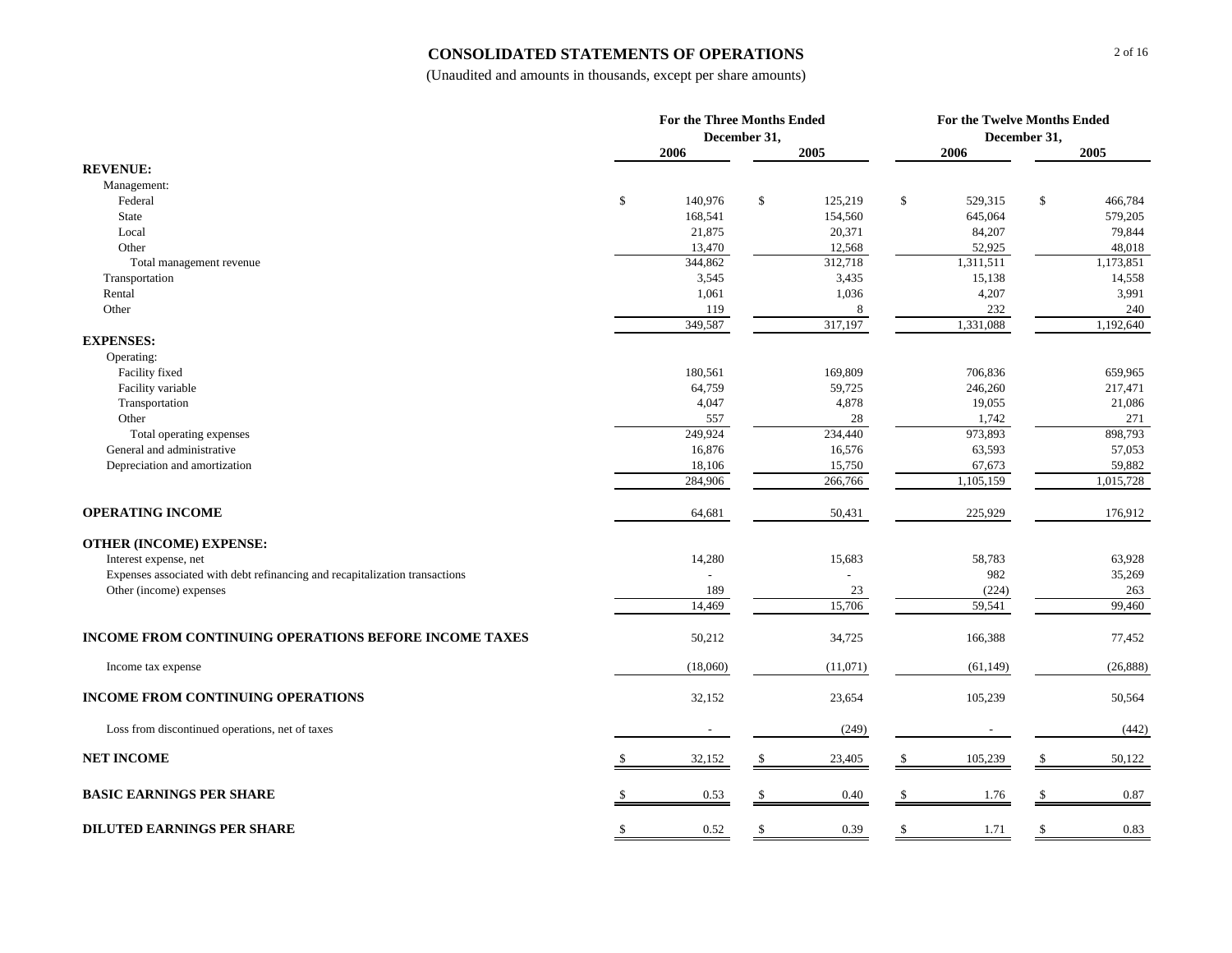### **RECONCILIATION OF BASIC TO DILUTED EARNINGS PER SHARE**

|                                                                |    | <b>For the Three Months Ended</b> |                      |        | For the Twelve Months Ended |         |             |        |  |
|----------------------------------------------------------------|----|-----------------------------------|----------------------|--------|-----------------------------|---------|-------------|--------|--|
|                                                                |    |                                   | December 31,         |        | December 31,                |         |             |        |  |
|                                                                |    | 2006                              |                      | 2005   |                             | 2006    |             | 2005   |  |
| Basic:                                                         |    |                                   |                      |        |                             |         |             |        |  |
| Income from continuing operations                              | \$ | 32,152                            | \$                   | 23,654 | \$                          | 105,239 | \$          | 50,564 |  |
| Loss from discontinued operations, net of taxes                |    |                                   |                      | (249)  |                             |         |             | (442)  |  |
| Net income                                                     | \$ | 32,152                            | $\sqrt{\frac{2}{5}}$ | 23,405 | -\$                         | 105,239 | \$          | 50,122 |  |
| Diluted:                                                       |    |                                   |                      |        |                             |         |             |        |  |
| Income from continuing operations                              | \$ | 32,152                            | \$                   | 23,654 | \$                          | 105,239 | \$          | 50,564 |  |
| Interest expense applicable to convertible notes, net of taxes |    |                                   |                      |        |                             |         |             | 129    |  |
| Diluted income from continuing operations                      |    | 32,152                            |                      | 23,654 |                             | 105,239 |             | 50,693 |  |
| Loss from discontinued operations, net of taxes                |    | $\sim$                            |                      | (249)  |                             |         |             | (442)  |  |
| Diluted net income                                             |    | 32,152                            | \$                   | 23,405 | \$                          | 105,239 | \$          | 50,251 |  |
| Basic:                                                         |    |                                   |                      |        |                             |         |             |        |  |
| Weighted average common shares outstanding                     |    | 60,843                            |                      | 59,445 |                             | 60,367  |             | 58,158 |  |
| Unvested restricted common stock                               |    | (499)                             |                      | (480)  |                             | (510)   |             | (445)  |  |
| Weighted average common shares outstanding-basic               |    | 60,344                            |                      | 58,965 |                             | 59,857  |             | 57,713 |  |
| Diluted:                                                       |    |                                   |                      |        |                             |         |             |        |  |
| Weighted average common shares outstanding-basic               |    | 60,344                            |                      | 58,965 |                             | 59,857  |             | 57,713 |  |
| Effect of dilutive securities:                                 |    |                                   |                      |        |                             |         |             |        |  |
| Stock options and warrants                                     |    | 1,536                             |                      | 1,611  |                             | 1,509   |             | 1,724  |  |
| Convertible notes                                              |    |                                   |                      |        |                             |         |             | 816    |  |
| Restricted stock-based compensation                            |    | 155                               |                      | 222    |                             | 163     |             | 170    |  |
| Weighted average shares and assumed conversions-diluted        |    | 62,035                            |                      | 60,798 |                             | 61,529  |             | 60,423 |  |
| Basic earnings per share:                                      |    |                                   |                      |        |                             |         |             |        |  |
| Income from continuing operations                              | \$ | 0.53                              | \$                   | 0.40   | \$                          | 1.76    | \$          | 0.88   |  |
| Loss from discontinued operations, net of taxes                |    |                                   |                      |        |                             |         |             | (0.01) |  |
| Net income                                                     | S. | 0.53                              | $\mathbb{S}$         | 0.40   | $\mathcal{S}$               | 1.76    | $\sqrt{3}$  | 0.87   |  |
| Diluted earnings per share:                                    |    |                                   |                      |        |                             |         |             |        |  |
| Income from continuing operations                              | \$ | 0.52                              | \$                   | 0.39   | \$                          | 1.71    | \$          | 0.84   |  |
| Loss from discontinued operations, net of taxes                |    |                                   |                      |        |                             |         |             | (0.01) |  |
| Diluted net income                                             | \$ | 0.52                              | $\mathbb{S}$         | 0.39   | $\mathbb{S}$                | 1.71    | $\mathbb S$ | 0.83   |  |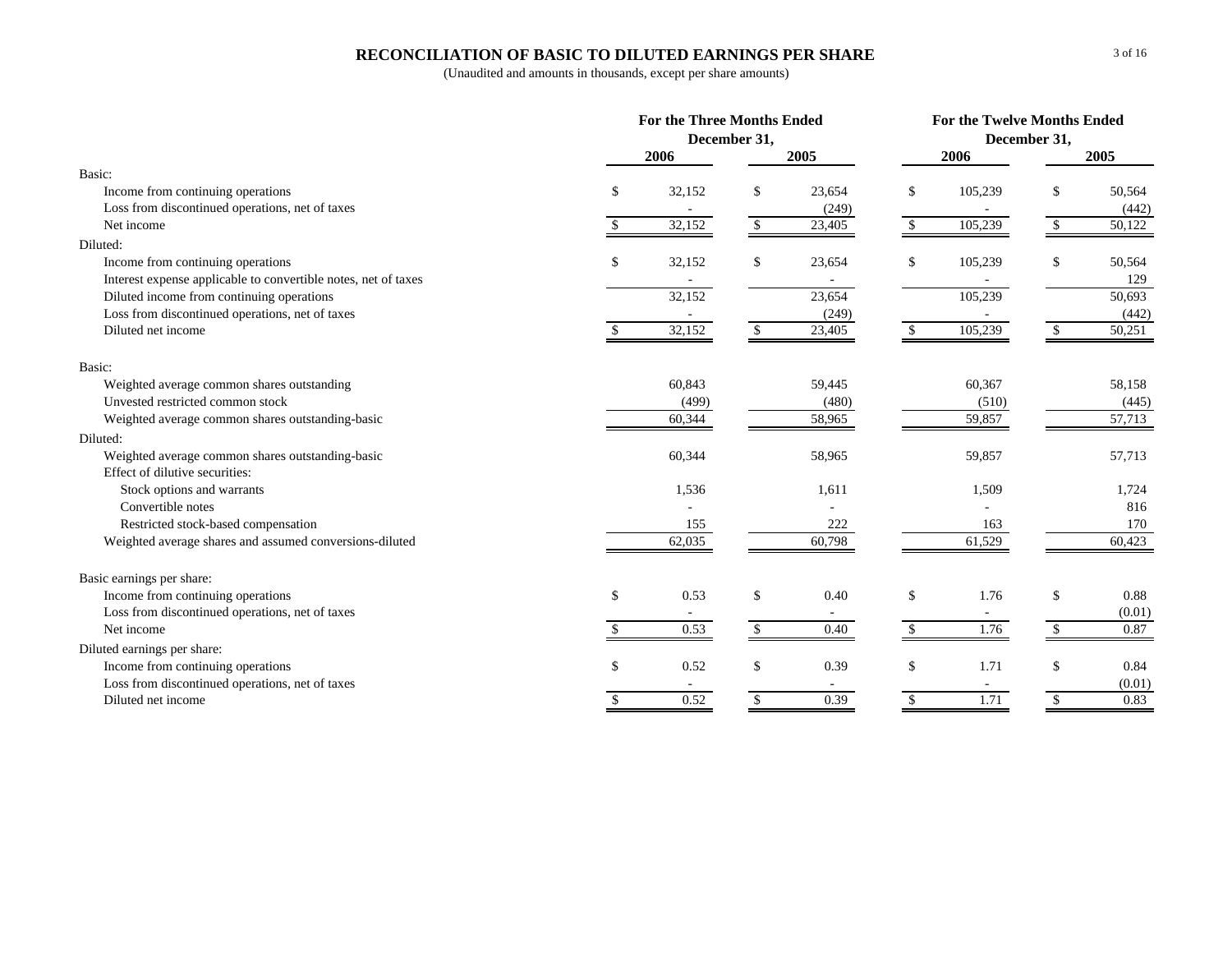#### **SELECTED FINANCIAL INFORMATION**

|                                                                     |               | <b>December 31, 2006</b> |               | <b>September 30, 2006</b> |              | June 30, 2006 | March 31, 2006         |            | <b>December 31, 2005</b> |            |
|---------------------------------------------------------------------|---------------|--------------------------|---------------|---------------------------|--------------|---------------|------------------------|------------|--------------------------|------------|
| <b>BALANCE SHEET:</b>                                               |               |                          |               |                           |              |               |                        |            |                          |            |
| Property and equipment                                              | \$            | 2,233,925                | \$            | 2,184,824                 | $\mathbb{S}$ | 2,136,231     | $\mathbb{S}$           | 2,099,186  | \$                       | 2,070,941  |
| Accumulated depreciation and amortization                           |               | (428, 827)               |               | (412, 190)                |              | (393,790)     |                        | (376, 444) |                          | (360, 147) |
| Property and equipment, net                                         | $\mathbf{s}$  | 1,805,098                | $\mathbb{S}$  | 1,772,634                 | $\mathbb{S}$ | 1,742,441     | $\mathbb{S}$           | 1,722,742  | $\mathbb{S}$             | 1,710,794  |
| Total assets                                                        | \$            | 2,250,860                | \$            | 2,219,144                 | $\mathbb S$  | 2,154,330     | \$                     | 2,110,050  | \$                       | 2,086,313  |
| Maintenance & technology capital expenditures for the quarter ended | \$            | 14,523                   | \$            | 13,111                    | \$           | 12,848        | $\mathbb{S}$           | 9,519      | \$                       | 11,326     |
| Total debt                                                          | \$            | 976,258                  | \$            | 976,336                   | \$           | 976,444       | \$                     | 976,566    | \$                       | 975,636    |
| Equity book value                                                   | \$            | 1,049,681                | \$            | 1,008,349                 | \$           | 975,079       | \$                     | 941,665    | \$                       | 916,631    |
| <b>LIQUIDITY:</b>                                                   |               |                          |               |                           |              |               |                        |            |                          |            |
| Cash and cash equivalents                                           | \$            | 29,121                   | \$            | 58,066                    | \$           | 55,395        | \$                     | 64,924     | \$                       | 64,901     |
| Investments                                                         | \$            | 82,830                   | \$            | 71,728                    | \$           | 60,822        | $\mathbb{S}$           | 49,481     | \$                       | 19,014     |
| Availability under revolving credit facility                        | \$            | 112,060                  | \$            | 112,560                   | $\mathbb S$  | 113,060       | $\mathbb{S}$           | 113,519    | \$                       | 78,519     |
| <b>CAPITALIZATION:</b>                                              |               |                          |               |                           |              |               |                        |            |                          |            |
| Common shares outstanding                                           |               | 61,042                   |               | 60,670                    |              | 60,392        |                        | 60,143     |                          | 59,541     |
| Common share price at end of period                                 |               | 45.23                    | \$.           | 43.25                     | S            | 35.29         | \$.                    | 30.13      | <sup>\$</sup>            | 29.98      |
| Market value of common equity at end of period                      | $\mathcal{S}$ | 2,760,930                | $\sqrt{3}$    | 2,623,978                 | $\sqrt{\ }$  | 2,131,417     | $\sqrt{\frac{2}{\pi}}$ | 1,812,294  | $\overline{\mathcal{S}}$ | 1,785,039  |
| Total equity market capitalization                                  | <sup>\$</sup> | 2,760,930                | $\mathbb{S}$  | 2,623,978                 | $\mathbb{S}$ | 2,131,417     | $\mathbb{S}$           | 1,812,294  | $\mathbb{S}$             | 1,785,039  |
| Total market capitalization (market value of equity plus debt)      |               | 3,737,188                | \$            | 3,600,314                 | \$           | 3,107,861     | \$                     | 2,788,860  | \$                       | 2,760,675  |
| <b>EBITDA</b>                                                       | \$            | 82,598                   | \$            | 74,066                    | \$           | 71,547        | \$                     | 64,633     | <sup>\$</sup>            | 66,158     |
| <b>ADJUSTED EBITDA</b>                                              | \$            | 82,598                   | \$            | 74,066                    | $\mathbb S$  | 71,547        | $\mathbb{S}$           | 65,615     | \$                       | 67,147     |
| <b>ADJUSTED FREE CASH FLOW</b>                                      | \$            | 49,068                   | \$            | 44,589                    | $\mathbb S$  | 43,985        | $\mathbb{S}$           | 42,983     | <sup>\$</sup>            | 41,450     |
| <b>ADJUSTED FREE CASH FLOW PER SHARE:</b>                           |               |                          |               |                           |              |               |                        |            |                          |            |
| Basic adjusted free cash flow per share                             |               | 0.81                     | £.            | 0.74                      | £.           | 0.74          | \$.                    | 0.72       |                          | 0.70       |
| Diluted adjusted free cash flow per share                           | -S            | 0.79                     | <sup>\$</sup> | 0.72                      | S            | 0.72          | <sup>\$</sup>          | 0.70       | <sup>\$</sup>            | 0.68       |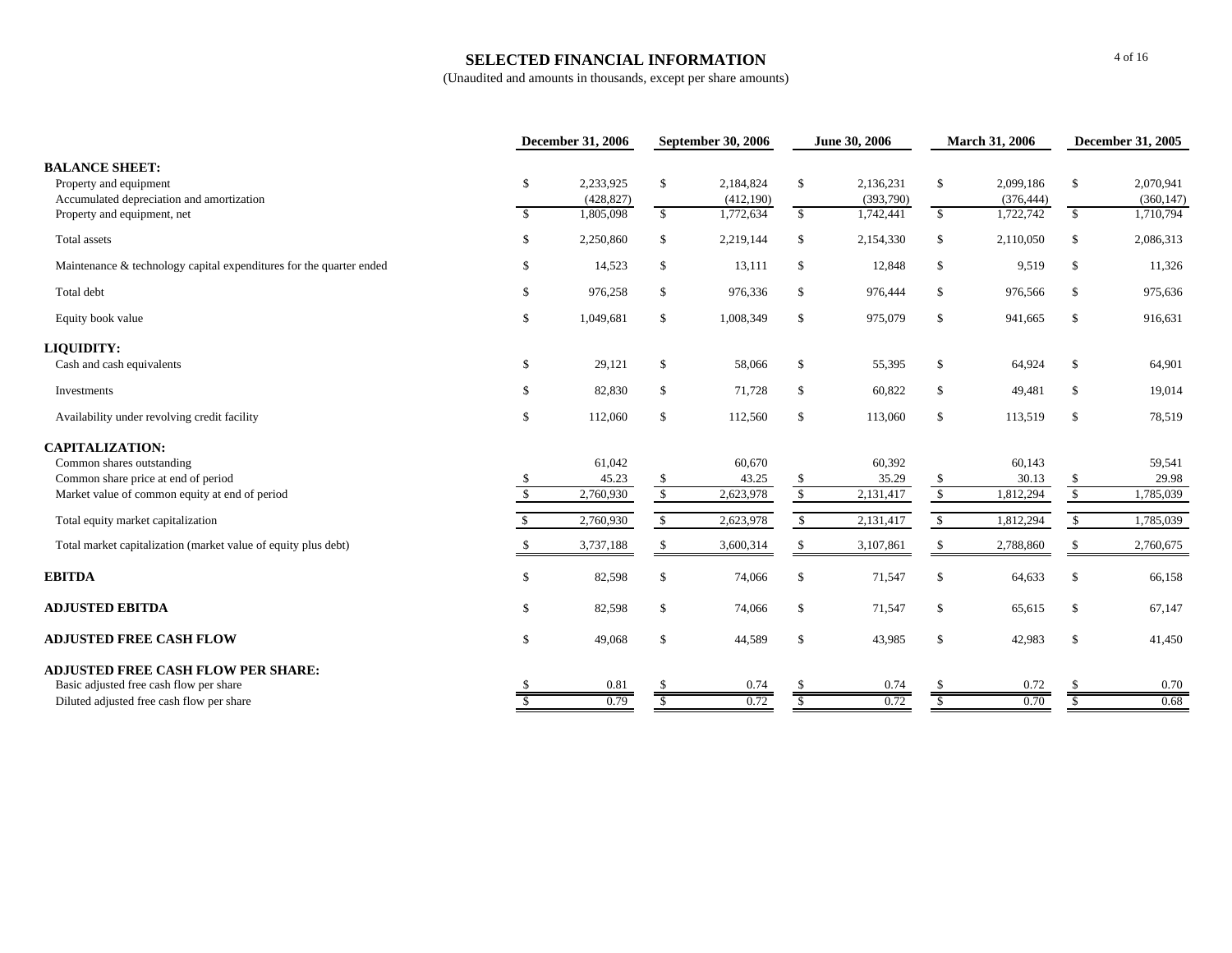#### **SELECTED FINANCIAL INFORMATION**

|                                                                             |               | For the Three Months Ended December 31,<br>2006 |               | 2005      |              | For the Twelve Months Ended December 31,<br>2006 |                         | 2005       |
|-----------------------------------------------------------------------------|---------------|-------------------------------------------------|---------------|-----------|--------------|--------------------------------------------------|-------------------------|------------|
| Number of days per period                                                   |               | 92                                              |               | 92        |              | 365                                              |                         | 365        |
| <b>ALL FACILITIES:</b>                                                      |               |                                                 |               |           |              |                                                  |                         |            |
| Average available beds                                                      |               | 72,639                                          |               | 70,685    |              | 71,807                                           |                         | 69,417     |
| Average compensated occupancy                                               |               | 96.6%                                           |               | 93.1%     |              | 94.9%                                            |                         | 91.4%      |
| Total compensated man-days                                                  |               | 6,454,592                                       |               | 6,053,534 |              | 24,880,486                                       |                         | 23,155,542 |
| Revenue per compensated man-day                                             | $\mathbb{S}$  | 53.43                                           | \$            | 51.66     | \$           | 52.71                                            | \$                      | 50.69      |
| Operating expenses per compensated man-day:                                 |               |                                                 |               |           |              |                                                  |                         |            |
| Fixed expense                                                               |               | 27.97                                           |               | 28.05     |              | 28.41                                            |                         | 28.50      |
| Variable expense                                                            |               | 10.03                                           |               | 9.87      |              | 9.90                                             |                         | 9.39       |
| Total                                                                       |               | 38.00                                           |               | 37.92     |              | 38.31                                            |                         | 37.89      |
| Operating margin per compensated man-day                                    |               | 15.43                                           |               | 13.74     | \$           | 14.40                                            | \$                      | 12.80      |
| Operating margin rate                                                       |               | 28.9%                                           |               | 26.6%     |              | 27.3%                                            |                         | 25.3%      |
| DEPRECIATION AND AMORTIZATION:                                              |               |                                                 |               |           |              |                                                  |                         |            |
| Depreciation expense on real estate                                         |               | 12,240                                          |               | 11,564    |              | 47,233                                           |                         | 45,804     |
| Other depreciation expense                                                  |               | 7,004                                           |               | 5,120     |              | 24,992                                           |                         | 18,122     |
| Amortization of goodwill                                                    |               |                                                 |               | 178       |              |                                                  |                         | 178        |
| Amortization of intangible assets                                           |               | 28                                              |               | 29        |              | 112                                              |                         | 125        |
| Amortization of negative contract values                                    |               | (1,166)                                         |               | (1,141)   |              | (4,664)                                          |                         | (4, 347)   |
| Depreciation and amortization                                               | <sup>\$</sup> | 18,106                                          | $\mathbb{S}$  | 15,750    | $\mathbb{S}$ | 67,673                                           | $\overline{\mathbf{s}}$ | 59,882     |
| <b>ADJUSTED FREE CASH FLOW:</b>                                             |               |                                                 |               |           |              |                                                  |                         |            |
| Pre-tax income                                                              | \$            | 50,212                                          | \$            | 34,476    | \$           | 166,388                                          | \$                      | 77,010     |
| Expenses associated with debt refinancing and recapitalization transactions |               |                                                 |               |           |              | 982                                              |                         | 35,269     |
| Income taxes paid                                                           |               | (6,900)                                         |               | (140)     |              | (13,690)                                         |                         | (15,776)   |
| Depreciation and amortization                                               |               | 18,106                                          |               | 15,750    |              | 67,673                                           |                         | 59,882     |
| Depreciation and amortization for discontinued operations                   |               |                                                 |               |           |              |                                                  |                         | 186        |
| Income tax (benefit) expense for discontinued operations                    |               |                                                 |               | (116)     |              |                                                  |                         | (217)      |
| Stock-based compensation reflected in G&A expenses                          |               | 1,136                                           |               | 1,499     |              | 4,840                                            |                         | 2,673      |
| Amortization of debt costs and other non-cash interest                      |               | 1,037                                           |               | 1,307     |              | 4,433                                            |                         | 5,341      |
| Maintenance and technology capital expenditures                             |               | (14, 523)                                       |               | (11, 326) |              | (50,001)                                         |                         | (36,205)   |
| Adjusted free cash flow                                                     | <sup>\$</sup> | 49,068                                          | \$            | 41,450    | -\$          | 180,625                                          | $\sqrt{3}$              | 128,163    |
| <b>ADJUSTED FREE CASH FLOW PER SHARE:</b>                                   |               |                                                 |               |           |              |                                                  |                         |            |
| Basic                                                                       |               | 0.81                                            | <sup>\$</sup> | 0.70      | \$           | 3.02                                             | -S                      | 2.22       |
| Diluted                                                                     | $\mathcal{S}$ | 0.79                                            | $\mathbb{S}$  | 0.68      | $\mathbf S$  | 2.94                                             | $\mathbf S$             | 2.12       |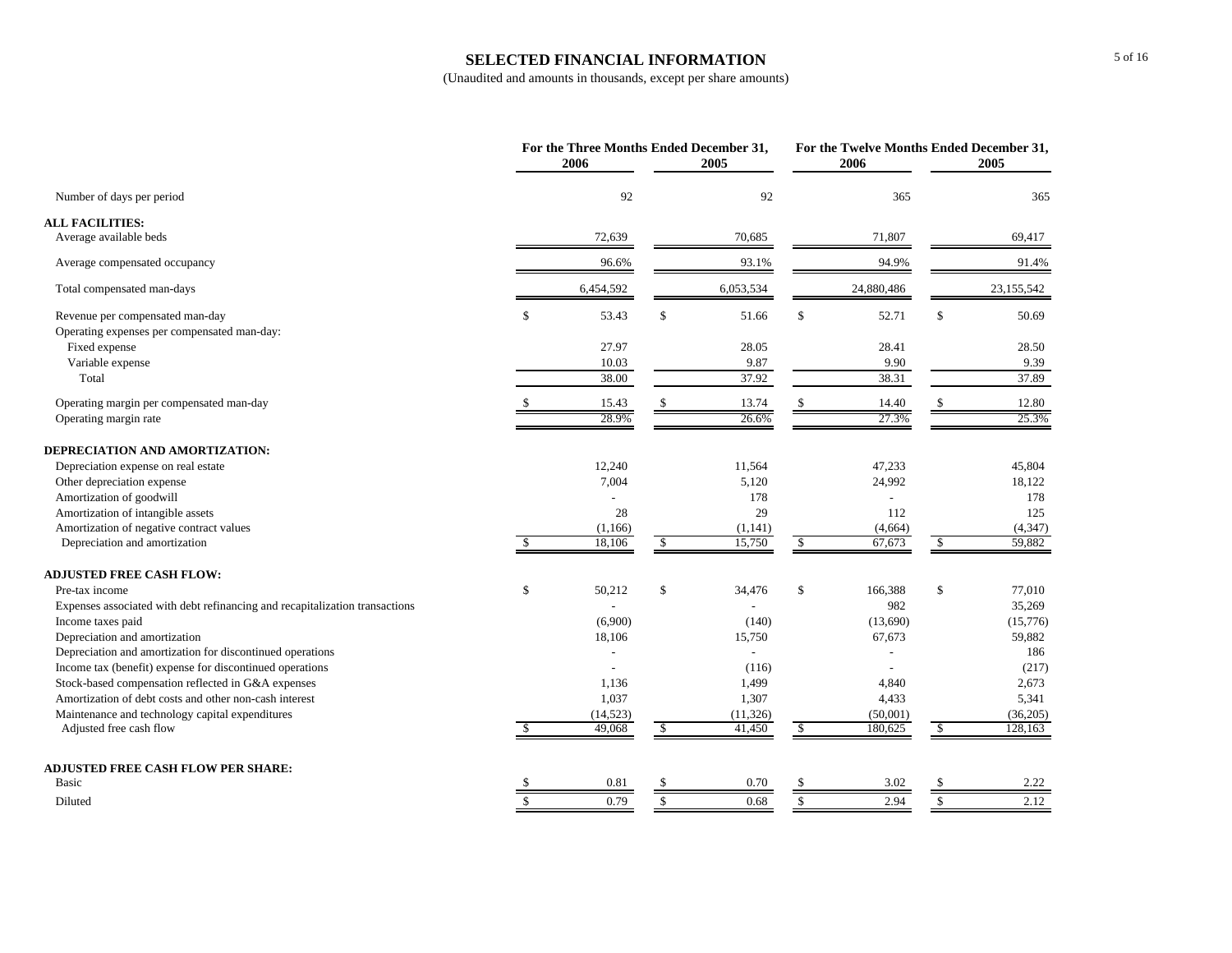#### **SELECTED FINANCIAL INFORMATION**

|                                             | 2006                  | For the Three Months Ended December 31,<br>2005 | 2006          | For the Twelve Months Ended December 31,<br>2005 |
|---------------------------------------------|-----------------------|-------------------------------------------------|---------------|--------------------------------------------------|
| <b>MANAGED ONLY FACILITIES:</b>             |                       |                                                 |               |                                                  |
| Management revenue                          | \$<br>89,510          | \$<br>86,936                                    | \$<br>350,968 | \$<br>333,051                                    |
| Operating expenses:                         |                       |                                                 |               |                                                  |
| Fixed expense                               | 56,413                | 52,537                                          | 223,331       | 206,491                                          |
| Variable expense                            | 19,666                | 18,510                                          | 77,025        | 72,159                                           |
| Total                                       | 76,079                | 71,047                                          | 300,356       | 278,650                                          |
| Contribution                                | 13,431                | $\mathbb{S}$<br>15,889                          | \$<br>50,612  | $\sqrt{2}$<br>54,401                             |
| Average available beds                      | 25,958                | 25,604                                          | 25,863        | 25,181                                           |
| Average compensated occupancy               | 97.6%                 | 96.9%                                           | 96.8%         | 96.7%                                            |
| Total compensated man-days                  | 2,331,826             | 2,282,923                                       | 9,141,828     | 8,891,861                                        |
| Revenue per compensated man-day             | $\mathbb{S}$<br>38.39 | \$<br>38.08                                     | $\$$<br>38.39 | $\mathbb{S}$<br>37.46                            |
| Operating expenses per compensated man-day: |                       |                                                 |               |                                                  |
| Fixed expense                               | 24.19                 | 23.01                                           | 24.43         | 23.22                                            |
| Variable expense                            | 8.43                  | 8.11                                            | 8.43          | 8.12                                             |
| Total                                       | 32.62                 | 31.12                                           | 32.86         | 31.34                                            |
| Operating margin per compensated man-day    | 5.77                  | 6.96<br>\$                                      | 5.53<br>\$    | 6.12<br>\$                                       |
| Operating margin rate                       | 15.0%                 | 18.3%                                           | 14.4%         | 16.3%                                            |
| <b>OWNED AND MANAGED FACILITIES:</b>        |                       |                                                 |               |                                                  |
| Management revenue                          | \$<br>255,352         | \$<br>225,782                                   | \$<br>960,543 | \$<br>840,800                                    |
| Operating expenses:                         |                       |                                                 |               |                                                  |
| Fixed expense                               | 124,148               | 117,272                                         | 483,505       | 453,474                                          |
| Variable expense                            | 45,093                | 41,215                                          | 169,235       | 145,312                                          |
| Total                                       | 169,241               | 158,487                                         | 652,740       | 598,786                                          |
| Contribution                                | 86,111                | \$<br>67,295                                    | 307,803<br>\$ | \$<br>242,014                                    |
| Average available beds                      | 46,681                | 45,081                                          | 45,944        | 44,236                                           |
| Average compensated occupancy               | 96.0%                 | 90.9%                                           | 93.9%         | 88.3%                                            |
| Total compensated man-days                  | 4,122,766             | 3,770,611                                       | 15,738,658    | 14,263,681                                       |
| Revenue per compensated man-day             | $\mathbb{S}$<br>61.94 | \$<br>59.88                                     | \$<br>61.03   | \$<br>58.95                                      |
| Operating expenses per compensated man-day: |                       |                                                 |               |                                                  |
| Fixed                                       | 30.11                 | 31.10                                           | 30.72         | 31.79                                            |
| Variable                                    | 10.94                 | 10.93                                           | 10.75         | 10.19                                            |
| Total                                       | 41.05                 | 42.03                                           | 41.47         | 41.98                                            |
| Operating margin per compensated man-day    | 20.89                 | 17.85                                           | 19.56         | 16.97                                            |
| Operating margin rate                       | 33.7%                 | 29.8%                                           | 32.1%         | 28.8%                                            |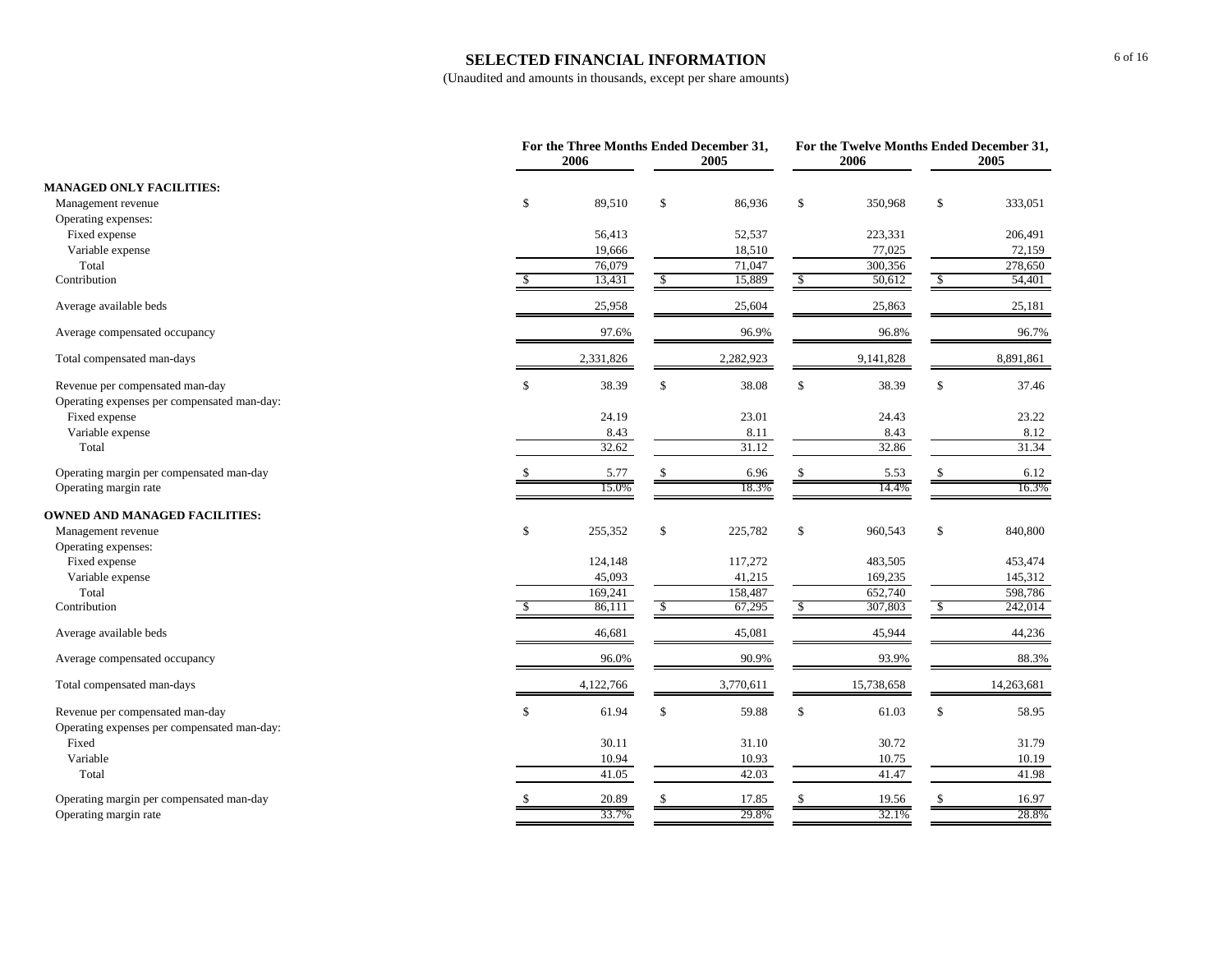#### **ANALYSIS OF OUTSTANDING DEBT**

(Unaudited and amounts in thousands)

|                                          | Outstanding<br><b>Balance</b><br>12/31/2005 | Outstanding<br><b>Balance</b><br>12/31/2006 | <b>Stated</b><br><b>Interest</b><br>Rate | <b>Effective</b><br><b>Interest</b><br>Rate | <b>Maturity</b><br>1)<br>Date | Callable/<br>Redeemable                                                                                                                                                                                     |
|------------------------------------------|---------------------------------------------|---------------------------------------------|------------------------------------------|---------------------------------------------|-------------------------------|-------------------------------------------------------------------------------------------------------------------------------------------------------------------------------------------------------------|
| <b>Fixed Rate:</b>                       |                                             |                                             |                                          |                                             |                               |                                                                                                                                                                                                             |
| \$250.0 Million Senior Notes             | 250,000                                     | 250,000                                     | 7.50%                                    | 7.88%                                       | May 2011                      | On or prior to May 1, 2006, 35% redeemable at 107.5% with proceeds from<br>equity offerings; on or after May 1, 2007, 100% redeemable at various<br>premium prices until May 1, 2009 at par                 |
| \$200.0 Million Senior Notes             | 201,548                                     | 201,258                                     | 7.50%                                    | 7.65%                                       | May 2011                      | On or prior to May 1, 2006, 35% redeemable at 107.5% with proceeds from<br>equity offerings; on or after May 1, 2007, 100% redeemable at various<br>premium prices until May 1, 2009 at par                 |
| \$375.0 Million Senior Notes             | 375,000                                     | 375,000                                     | 6.25%                                    | 6.50%                                       | March 2013                    | On or prior to March 15, 2008, 35% redeemable at 106.25% with proceeds<br>from equity offerings; on or after March 15, 2009, 100% redeemable at<br>various premium prices until March 15, 2011 at par       |
| \$150.0 Million Senior Notes             |                                             | 150,000                                     | 6.75%                                    | 6.99%                                       | January 2014                  | On or prior to January 31, 2009, 35% redeemable at 106.75% with proceeds<br>from equity offerings; on or after January 31, 2010, 100% redeemable at<br>various premium prices until January 31, 2012 at par |
| Other Debt                               | 138                                         |                                             | 6.00%                                    | 6.00%                                       | December 2006                 |                                                                                                                                                                                                             |
| <b>Total Fixed Rate Debt</b>             | 826,686                                     | 976,258                                     |                                          |                                             |                               |                                                                                                                                                                                                             |
| <b>Floating Rate:</b>                    |                                             |                                             |                                          |                                             |                               |                                                                                                                                                                                                             |
| \$150.0 Million Revolving Credit Facilit |                                             |                                             |                                          |                                             | 2)<br>February 2011           |                                                                                                                                                                                                             |
| Lehman Credit Facility, Term             | 138,950                                     |                                             |                                          |                                             | 3)<br>March 31, 2008          |                                                                                                                                                                                                             |
| \$125.0 Million Revolver                 | 10,000                                      |                                             |                                          |                                             | 4)<br>March 31, 2006          |                                                                                                                                                                                                             |
| <b>Total Floating Rate Debt</b>          | 148,950                                     |                                             | 7.00%                                    | 7.28%                                       | 5)                            |                                                                                                                                                                                                             |
| <b>Grand Total Debt</b>                  | 975,636                                     | 976,258                                     |                                          |                                             | 5.46                          | 6)                                                                                                                                                                                                          |

<sup>1)</sup> Includes amortization of debt issuance costs, net of debt premiums.

<sup>2)</sup> On Feb 3, 2006 the Company replaced the old credit facility with a new \$150 million Revolving Credit Facility. The Company has \$37.9 million of letters of credit outstanding under a sub-facility, which effectively red borrowing capacity under the New Revolving Credit Facility to \$112.1 million. The New Revolving Credit facility currently bears interest at LIBOR plus a margin of 1.00%.

<sup>3)</sup> The variable interest rate on the Term portion of the Lehman Credit Facility was LIBOR + 1.75%. This loan was fully repaid and was retired in January 2006.

<sup>4)</sup> The variable interest rate was LIBOR  $+ 1.5$ %. This credit facility was retired in February 2006.

 $<sup>5)</sup>$  The stated and effective interest rates are zero on the New Revolving Credit Facility as there are currently no amounts outstanding.</sup>

6) Represents the weighted average debt maturity in years.

#### *Debt Maturity Schedule:*

| Year              | <b>Total Debt</b><br><b>Maturing</b> | % of Debt<br><b>Maturing</b> | % of Debt<br><b>Maturing</b> |
|-------------------|--------------------------------------|------------------------------|------------------------------|
| 2007              | 290                                  | 0.03%                        | 0.03%                        |
| 2008              | 290                                  | 0.03%                        | 0.06%                        |
| 2009              | 290                                  | 0.03%                        | 0.09%                        |
| 2010              | 290                                  | 0.03%                        | 0.12%                        |
| 2011              | 450,098                              | 46.10%                       | 46.22%                       |
| <b>Thereafter</b> | 525,000                              | 53.78%                       | 100.00%                      |
|                   | 976.258<br>\$                        | 100.00%                      |                              |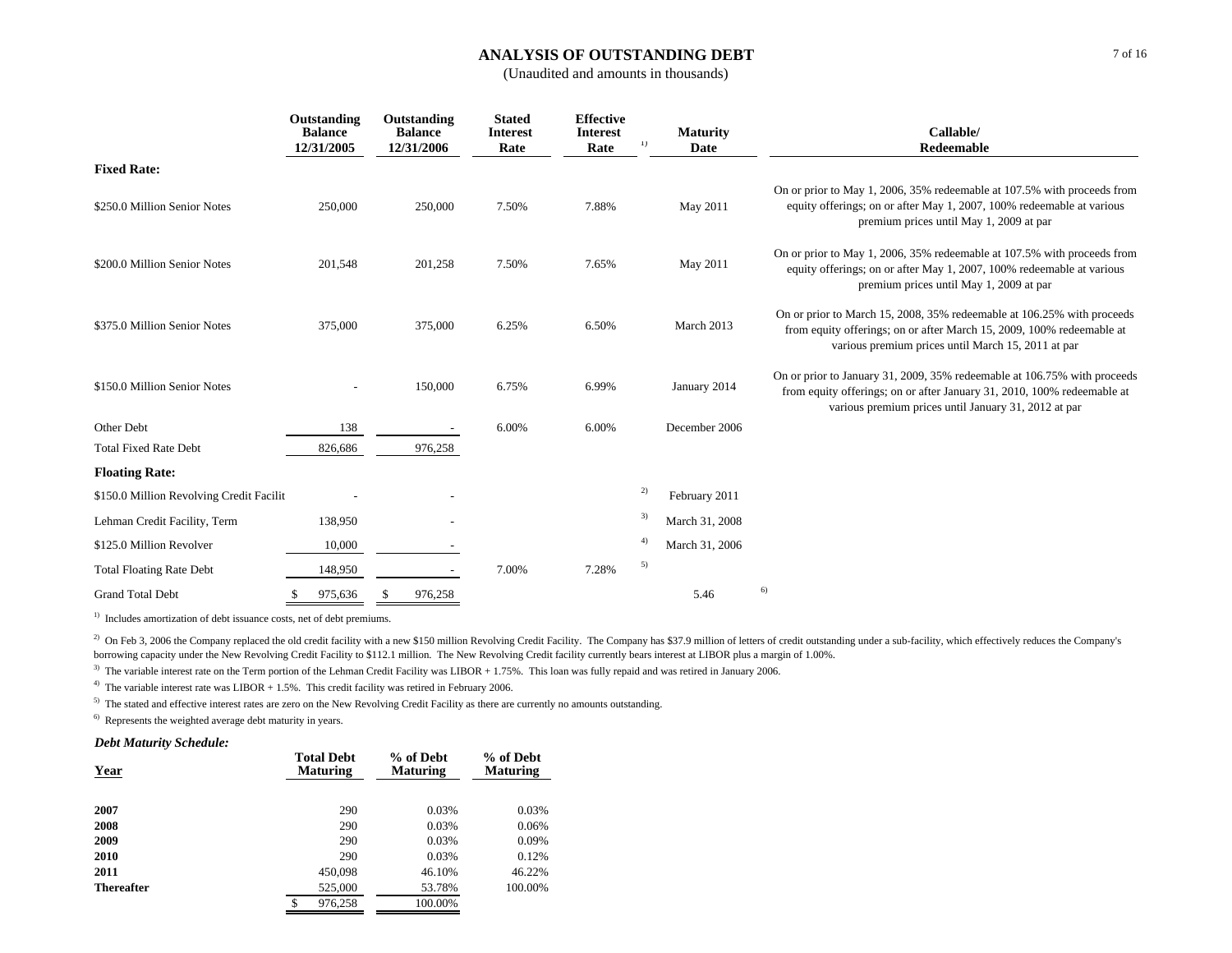### **SELECTED OPERATING RATIOS**

|                                                                                                    | For the Three Months Ended<br>December 31, |         |               | <b>For the Twelve Months Ended</b><br>December 31, |               |            |         |
|----------------------------------------------------------------------------------------------------|--------------------------------------------|---------|---------------|----------------------------------------------------|---------------|------------|---------|
|                                                                                                    |                                            | 2006    |               | 2005                                               | 2006          |            | 2005    |
| <b>COVERAGE RATIOS:</b>                                                                            |                                            |         |               |                                                    |               |            |         |
| Interest coverage ratio (Adjusted EBITDA/Interest incurred) (x)                                    |                                            | 4.8     |               | 4.0                                                | 4.3           |            | 3.5     |
| Fixed charge coverage ratio (Adjusted EBITDA/(Interest incurred + Scheduled prin pmts)) (x)        |                                            | 4.8     |               | 3.9                                                | 4.3           |            | 3.4     |
| Senior debt coverage ratio (Senior debt/Annualized Adjusted EBITDA) (x)                            |                                            | 3.0     |               | 3.6                                                | 3.3           |            | 4.1     |
| Total debt coverage ratio (Total debt/Annualized Adjusted EBITDA) (x)                              |                                            | 3.0     |               | 3.6                                                | 3.3           |            | 4.1     |
| Accounts receivable turnover (Annualized revenues/Accounts receivable) (x)                         |                                            | 5.9     |               | 7.2                                                | 5.6           |            | 6.8     |
| <b>DEBT/EQUITY RATIOS:</b>                                                                         |                                            |         |               |                                                    |               |            |         |
| Total debt/Total market capitalization                                                             |                                            | 26.1%   |               | 35.3%                                              | 26.1%         |            | 35.3%   |
| Total debt/Equity market capitalization                                                            |                                            | 35.4%   |               | 54.7%                                              | 35.4%         |            | 54.7%   |
| Total debt/Book equity capitalization                                                              |                                            | 93.0%   |               | 106.4%                                             | 93.0%         |            | 106.4%  |
| Total debt/Gross book value of real estate assets                                                  |                                            | 43.4%   |               | 46.7%                                              | 43.4%         |            | 46.7%   |
| <b>RETURN ON INVESTMENT RATIOS:</b>                                                                |                                            |         |               |                                                    |               |            |         |
| Annualized return on operating real estate investments                                             |                                            |         |               |                                                    |               |            |         |
| (Annualized Adjusted EBITDA/Average operating real estate investments (undepreciated book value)*) |                                            | 14.8%   |               | 13.0%                                              | 13.6%         |            | 11.7%   |
| Annualized return on total assets                                                                  |                                            |         |               |                                                    |               |            |         |
| (Annualized Adjusted EBITDA/Average total assets (undepreciated book value)*)                      |                                            | 12.4%   |               | 11.1%                                              | 11.5%         |            | 10.0%   |
| <b>OVERHEAD RATIOS:</b>                                                                            |                                            |         |               |                                                    |               |            |         |
| Annualized general & administrative expenses/Average total assets (undepreciated book value)*      |                                            | 2.5%    |               | 2.7%                                               | 2.5%          |            | 2.4%    |
| General & administrative expenses/Total revenues                                                   |                                            | 4.8%    |               | 5.2%                                               | 4.8%          |            | 4.8%    |
| INTEREST EXPENSE, NET:                                                                             |                                            |         |               |                                                    |               |            |         |
| Interest income from continuing operations                                                         | $\mathbb{S}$                               | (2,590) | $\mathbb{S}$  | (1, 556)                                           | \$<br>(9,137) | \$         | (5,359) |
| Interest incurred                                                                                  |                                            | 17,057  |               | 16,786                                             | 68,145        |            | 68,489  |
| Amortization of debt costs and other non-cash interest                                             |                                            | 1,037   |               | 1,307                                              | 4,433         |            | 5,341   |
| Capitalized interest                                                                               |                                            | (1,224) |               | (854)                                              | (4,658)       |            | (4,543) |
| Interest expense, net                                                                              | <sup>\$</sup>                              | 14,280  | $\sqrt{2}$    | 15,683                                             | \$<br>58,783  | $\sqrt{3}$ | 63,928  |
| <b>EBITDA CALCULATION:</b>                                                                         |                                            |         |               |                                                    |               |            |         |
| Net income                                                                                         | $\mathbb{S}$                               | 32,152  | \$            | 23,405                                             | \$<br>105,239 | \$         | 50,122  |
| Interest expense, net                                                                              |                                            | 14,280  |               | 15,683                                             | 58,783        |            | 63,928  |
| Depreciation and amortization                                                                      |                                            | 18,106  |               | 15,750                                             | 67,673        |            | 59,882  |
| Income tax (benefit) expense                                                                       |                                            | 18,060  |               | 11,071                                             | 61,149        |            | 26,888  |
| (Income) loss from discontinued operations, net of taxes                                           |                                            | $\sim$  |               | 249                                                | $\sim$        |            | 442     |
| <b>EBITDA</b>                                                                                      |                                            | 82,598  |               | 66,158                                             | 292,844       |            | 201,262 |
| Stock option compensation expense associated with accelerated vesting                              |                                            |         |               | 989                                                |               |            | 989     |
| Expenses associated with debt refinancing and recapitalization transactions                        |                                            |         |               | $\overline{\phantom{a}}$                           | 982           |            | 35,269  |
| <b>ADJUSTED EBITDA</b>                                                                             |                                            | 82,598  | <sup>\$</sup> | 67,147                                             | \$<br>293,826 | -S         | 237,520 |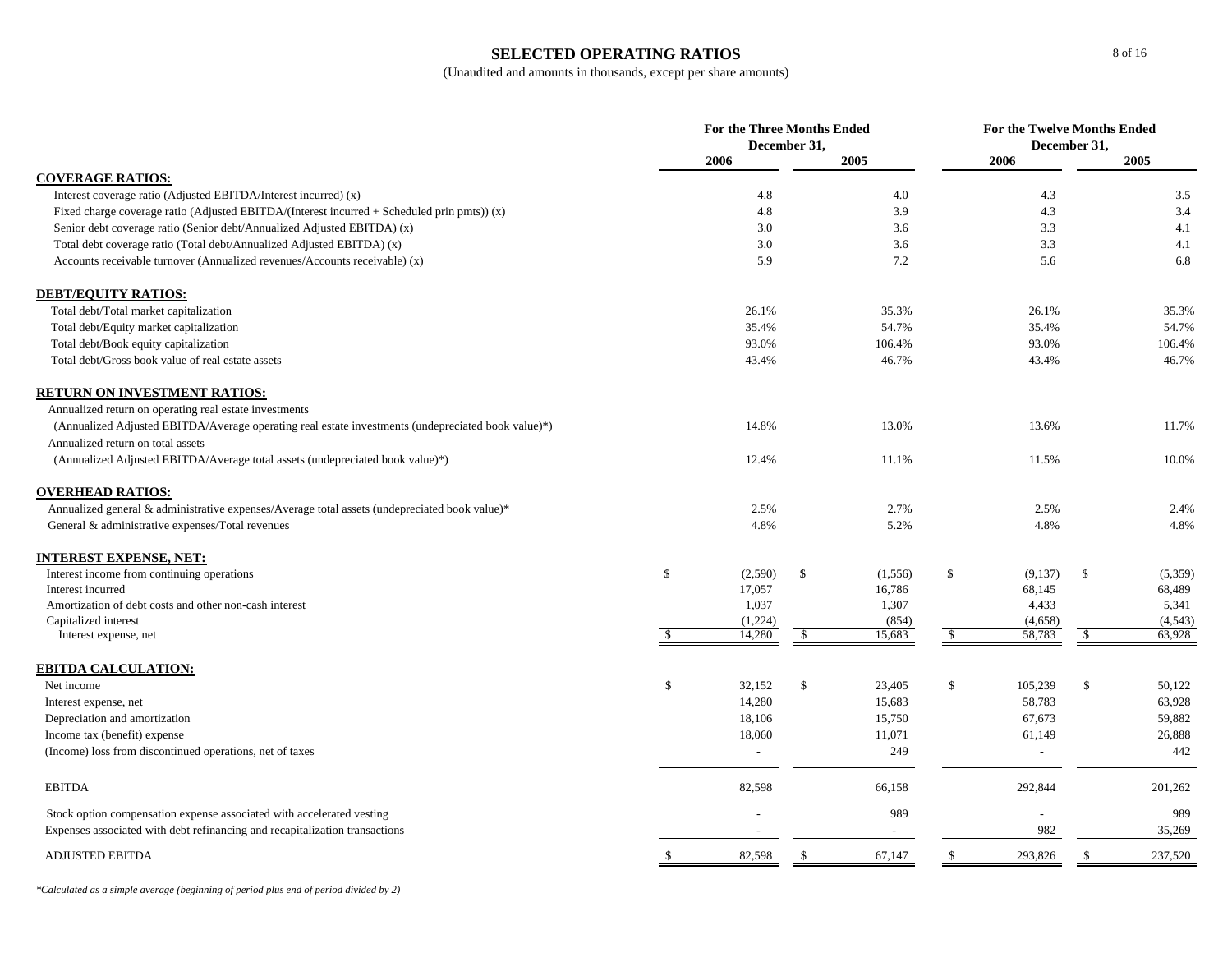| <b>Facility Name</b>                                               | <b>Year Constructed</b><br>(A) | <b>Primary Customer</b>  | <b>Design</b><br>Capacity (B) | <b>Security</b><br>Level | <b>Facility Type</b><br>(C) | <b>Term</b> | Remaining<br><b>Renewal Options</b><br>(D) | Compensated<br>Occupancy % for<br>the Quarter<br>ended 12/31/06 |
|--------------------------------------------------------------------|--------------------------------|--------------------------|-------------------------------|--------------------------|-----------------------------|-------------|--------------------------------------------|-----------------------------------------------------------------|
| <b>Owned and Managed Facilities:</b>                               |                                |                          |                               |                          |                             |             |                                            |                                                                 |
| Central Arizona Detention Center<br>Florence, Arizona              | 1994, 1998                     | <b>USMS</b>              | 2,304                         | Multi                    | Detention                   | $May-07$    | $(1)$ 1 year                               | 136.20%                                                         |
| Eloy Detention Center<br>Eloy, Arizona                             | 1995, 1996                     | ICE                      | 1,500                         | Low                      | Detention                   | Indefinite  |                                            | 94.41%                                                          |
| Florence Correctional Center<br>Florence, Arizona                  | 1999, 2004                     | <b>USMS</b>              | 1,824                         | Multi                    | Correctional                | May-07      | $(1)$ 1 year                               | 74.15%                                                          |
| Red Rock Correctional Center<br>Eloy, Arizona                      | 2006                           | State of Alaska          | 1,596                         | Medium                   | Correctional                | $Jun-08$    | $(6)$ 1 year                               | 73.23%                                                          |
| California City Correctional Center<br>California City, California | 1999                           | <b>BOP</b>               | 2,304                         | Medium                   | Correctional                | Sep-07      | $(3)$ 1 year                               | 113.21%                                                         |
| San Diego Correctional Facility (E)<br>San Diego, California       | 1999, 2000                     | ICE                      | 1,016                         | Minimum/<br>Medium       | Detention                   | $Jun-08$    | $(5)$ 3 year                               | 121.22%                                                         |
| Bent County Correctional Facility<br>Las Animas, Colorado          | 1992, 1997                     | State of Colorado        | 700                           | Medium                   | Correctional                | $Jun-07$    | $(1)$ 1 year                               | 102.75%                                                         |
| Crowley County Correctional Facility<br>Olney Springs, Colorado    | 1998, 2004                     | State of Colorado        | 1,794                         | Medium                   | Correctional                | $Jun-07$    | $(1)$ 1 year                               | 90.09%                                                          |
| Huerfano County Correctional Center (F)<br>Walsenburg, Colorado    | 1997                           | State of Colorado        | 752                           | Medium                   | Correctional                | $Jun-07$    | $(1)$ 1 year                               | 102.09%                                                         |
| Kit Carson Correctional Center<br>Burlington, Colorado             | 1998                           | State of Colorado        | 768                           | Medium                   | Correctional                | $Jun-07$    | $(1)$ 1 year                               | 104.21%                                                         |
| Coffee Correctional Facility (G)<br>Nicholls, Georgia              | 1998, 1999                     | State of Georgia         | 1,524                         | Medium                   | Correctional                | $Jun-07$    | $(22)$ 1 year                              | 109.77%                                                         |
| McRae Correctional Facility<br>McRae, Georgia                      | 2000, 2002                     | <b>BOP</b>               | 1,524                         | Low                      | Correctional                | $Nov-07$    | $(5)$ 1 year                               | 109.21%                                                         |
| <b>Stewart Detention Center</b><br>Lumpkin, Georgia                | 2004                           | ICE                      | 1,524                         | Medium                   | Correctional                | Indefinite  |                                            | 43.17%                                                          |
| Wheeler Correctional Facility (G)<br>Alamo, Georgia                | 1998, 1999                     | State of Georgia         | 1,524                         | Medium                   | Correctional                | $Jun-07$    | $(22)$ 1 year                              | 109.68%                                                         |
| Leavenworth Detention Center<br>Leavenworth, Kansas                | 1992, 2000, 2004               | <b>USMS</b>              | 767                           | Maximum                  | Detention                   | $Dec-06$    | $(6)$ 2 month                              | 112.34%                                                         |
| Lee Adjustment Center<br>Beattyville, Kentucky                     | 1990                           | State of Vermont         | 816                           | Minimum/<br>Medium       | Correctional                | $Jun-07$    |                                            | 93.78%                                                          |
| Marion Adjustment Center<br>St. Mary, Kentucky                     | 1955, 1988                     | Commonwealth of Kentucky | 826                           | Minimum                  | Correctional                | Dec-07      | $(3)$ 2 year                               | 98.88%                                                          |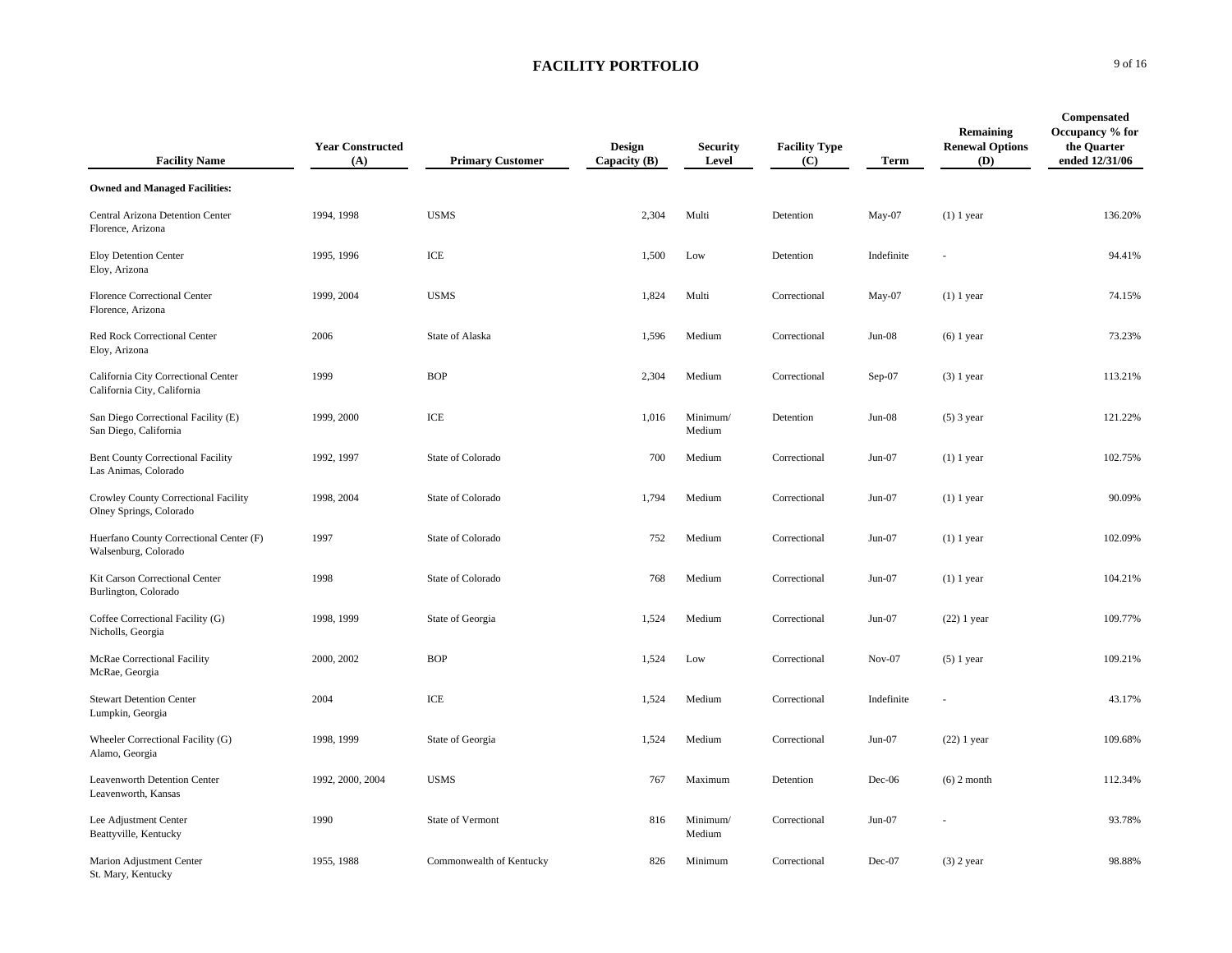| <b>Facility Name</b>                                                   | <b>Year Constructed</b><br>(A) | <b>Primary Customer</b>    | Design<br>Capacity (B) | <b>Security</b><br>Level | <b>Facility Type</b><br>(C) | <b>Term</b> | Remaining<br><b>Renewal Options</b><br>(D) | Compensated<br>Occupancy % for<br>the Ouarter<br>ended 12/31/06 |
|------------------------------------------------------------------------|--------------------------------|----------------------------|------------------------|--------------------------|-----------------------------|-------------|--------------------------------------------|-----------------------------------------------------------------|
| Otter Creek Correctional Center (H)<br>Wheelwright, Kentucky           | 1993                           | Commonwealth of Kentucky   | 656                    | Minimum/<br>Medium       | Correctional                | Jul-07      | $(4)$ 2 year                               | 93.20%                                                          |
| Prairie Correctional Facility<br>Appleton, Minnesota                   | 1991                           | State of Minnesota         | 1,600                  | Medium                   | Correctional                | $Jun-07$    |                                            | 90.34%                                                          |
| Tallahatchie County Correctional Facility (I)<br>Tutwiler, Mississippi | 2000                           | State of Hawaii            | 1,104                  | Medium                   | Correctional                | $Jun-07$    | $(2)$ 2 year                               | 89.15%                                                          |
| Crossroads Correctional Center (J)<br>Shelby, Montana                  | 1999                           | State of Montana           | 568                    | Multi                    | Correctional                | Aug-07      | $(6)$ 2 year                               | 97.48%                                                          |
| Cibola County Corrections Center<br>Milan, New Mexico                  | 1994, 1999                     | <b>BOP</b>                 | 1,129                  | Low                      | Correctional                | Sep-07      | $(3)$ 1 year                               | 98.42%                                                          |
| New Mexico Women's Correctional Facility<br>Grants, New Mexico         | 1989, 2000                     | <b>State of New Mexico</b> | 596                    | Multi                    | Correctional                | $Jun-09$    |                                            | 97.52%                                                          |
| <b>Torrance County Detention Facility</b><br>Estancia, New Mexico      | 1990, 1997                     | <b>USMS</b>                | 910                    | Multi                    | Detention                   | Indefinite  |                                            | 83.64%                                                          |
| Northeast Ohio Correctional Center<br>Youngstown, Ohio                 | 1997                           | <b>BOP</b>                 | 2,016                  | Low                      | Correctional                | May-09      | $(3)$ 2 year                               | 94.95%                                                          |
| Cimarron Correctional Facility (K)<br>Cushing, Oklahoma                | 1997                           | State of Oklahoma          | 960                    | Medium                   | Correctional                | Sep-07      | $(2)$ 1 year                               | 100.65%                                                         |
| Davis Correctional Facility (K)<br>Holdenville, Oklahoma               | 1996                           | State of Oklahoma          | 960                    | Medium                   | Correctional                | $Sep-07$    | $(2)$ 1 year                               | 100.82%                                                         |
| Diamondback Correctional Facility<br>Watonga, Oklahoma                 | 1998, 2000                     | State of Arizona           | 2,160                  | Medium                   | Correctional                | $Jun-07$    |                                            | 91.16%                                                          |
| North Fork Correctional Facility<br>Sayre, Oklahoma                    | 1998                           | State of Wyoming           | 1,440                  | Medium                   | Correctional                | $Jun-08$    |                                            | 40.15%                                                          |
| West Tennessee Detention Facility<br>Mason, Tennessee                  | 1990, 1996                     | <b>USMS</b>                | 600                    | Multi                    | Detention                   | Feb-07      |                                            | 88.83%                                                          |
| Shelby Training Center (L)<br>Memphis, Tennessee                       | 1986, 1995                     | Shelby County, TN          | 200                    | Secure                   | Juvenile                    | Apr- $15$   |                                            | 92.23%                                                          |
| Whiteville Correctional Facility (M)<br>Whiteville, Tennessee          | 1998                           | <b>State of Tennessee</b>  | 1,536                  | Medium                   | Correctional                | $Sep-07$    | $(1)$ 1 year                               | 97.15%                                                          |
| <b>Bridgeport Pre-Parole Transfer Facility</b><br>Bridgeport, Texas    | 1989                           | <b>State of Texas</b>      | 200                    | Medium                   | Correctional                | Feb-07      | $(4)$ 1 year                               | 98.40%                                                          |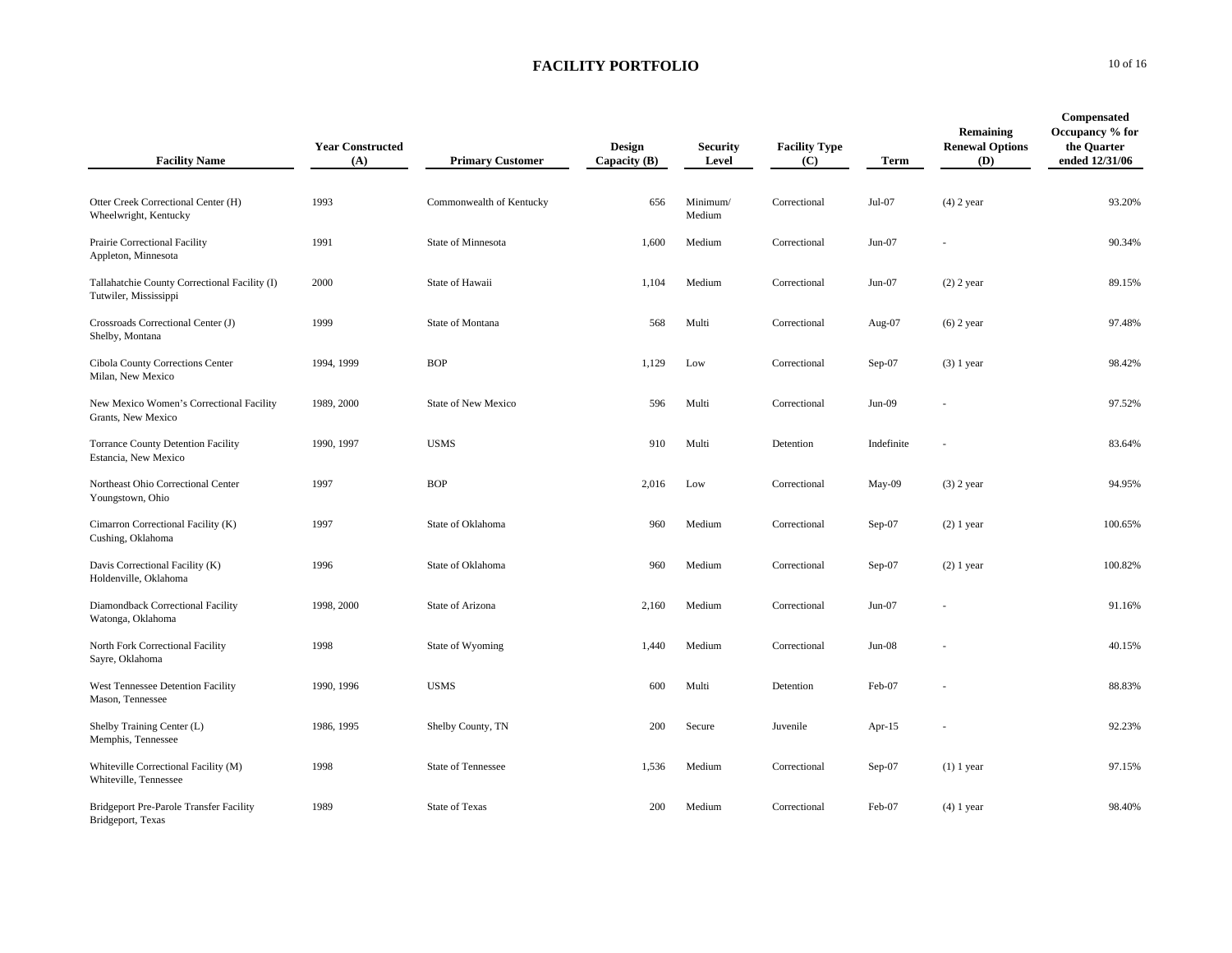| <b>Facility Name</b>                                                                     | <b>Year Constructed</b><br>(A) | <b>Primary Customer</b> | Design<br>Capacity (B) | <b>Security</b><br>Level | <b>Facility Type</b><br>(C) | <b>Term</b> | Remaining<br><b>Renewal Options</b><br>(D) | Compensated<br>Occupancy % for<br>the Quarter<br>ended 12/31/06 |
|------------------------------------------------------------------------------------------|--------------------------------|-------------------------|------------------------|--------------------------|-----------------------------|-------------|--------------------------------------------|-----------------------------------------------------------------|
| <b>Eden Detention Center</b><br>Eden, Texas                                              | 1990                           | <b>BOP</b>              | 1,225                  | Low                      | Correctional                | Apr-11      | $(3)$ 2 year                               | 109.96%                                                         |
| <b>Houston Processing Center</b><br>Houston, Texas                                       | 1984, 2005                     | ICE                     | 905                    | Medium                   | Detention                   | Sep-07      | $(1)$ 1 year                               | 94.13%                                                          |
| Laredo Processing Center<br>Laredo, Texas                                                | 1985, 1990                     | ICE                     | 258                    | Minimum/<br>Medium       | Detention                   | Dec-09      | $(4)$ 1 year                               | 156.70%                                                         |
| Webb County Detention Center<br>Laredo, Texas                                            | 1998                           | <b>USMS</b>             | 480                    | Medium                   | Detention                   | $May-07$    |                                            | 130.11%                                                         |
| Mineral Wells Pre-Parole Transfer Facility<br>Mineral Wells, Texas                       | 1995                           | <b>State of Texas</b>   | 2,103                  | Minimum                  | Correctional                | Feb-07      | $(4)$ 1 year                               | 98.14%                                                          |
| T. Don Hutto Residential Center<br>Taylor, Texas                                         | 1997                           | ICE                     | 512                    | Non-secure               | Detention                   | Indefinite  |                                            | 100.00%                                                         |
| D.C. Correctional Treatment Facility (N)<br>Washington D.C.                              | 1992                           | District of Columbia    | 1,500                  | Medium                   | Detention                   | $Mar-17$    |                                            | 81.96%                                                          |
| Total design capacity for Owned and Managed Facilities (40 Owned and Managed Facilities) |                                |                         | 46,681                 |                          |                             |             |                                            |                                                                 |
| <b>Managed Only Facilities:</b>                                                          |                                |                         |                        |                          |                             |             |                                            |                                                                 |
| <b>Bay Correctional Facility</b><br>Panama City, Florida                                 | N/A                            | State of Florida        | 750                    | Medium                   | Correctional                | $Jun-07$    |                                            | 99.71%                                                          |
| Bay County Jail and Annex<br>Panama City, Florida                                        | N/A                            | Bay County, FL          | 1,150                  | Multi                    | Detention                   | $Sep-12$    | $(1)$ 6 year                               | 82.05%                                                          |
| Citrus County Detention Facility<br>Lecanto, Florida                                     | N/A                            | Citrus County, FL       | 400                    | Multi                    | Detention                   | $Sep-15$    | $(1)$ 5 year                               | 107.33%                                                         |
| Gadsden Correctional Institution<br>Quincy, Florida                                      | N/A                            | State of Florida        | 1,136                  | Minimum/<br>Medium       | Correctional                | $Jun-07$    |                                            | 98.39%                                                          |
| Hernando County Jail<br>Brooksville, Florida                                             | N/A                            | Hernando County, FL     | 730                    | Multi                    | Detention                   | $Oct-10$    |                                            | 93.55%                                                          |
| Lake City Correctional Facility<br>Lake City, Florida                                    | N/A                            | State of Florida        | 893                    | Secure                   | Correctional                | $Jun-09$    |                                            | 99.52%                                                          |
| Idaho Correctional Center<br>Boise, Idaho                                                | N/A                            | State of Idaho          | 1,270                  | Minimum/<br>Medium       | Correctional                | $Jun-09$    |                                            | 114.45%                                                         |
| Marion County Jail<br>Indianapolis, Indiana                                              | N/A                            | Marion County, IN       | 1,030                  | Multi                    | Detention                   | Dec-06      |                                            | 97.64%                                                          |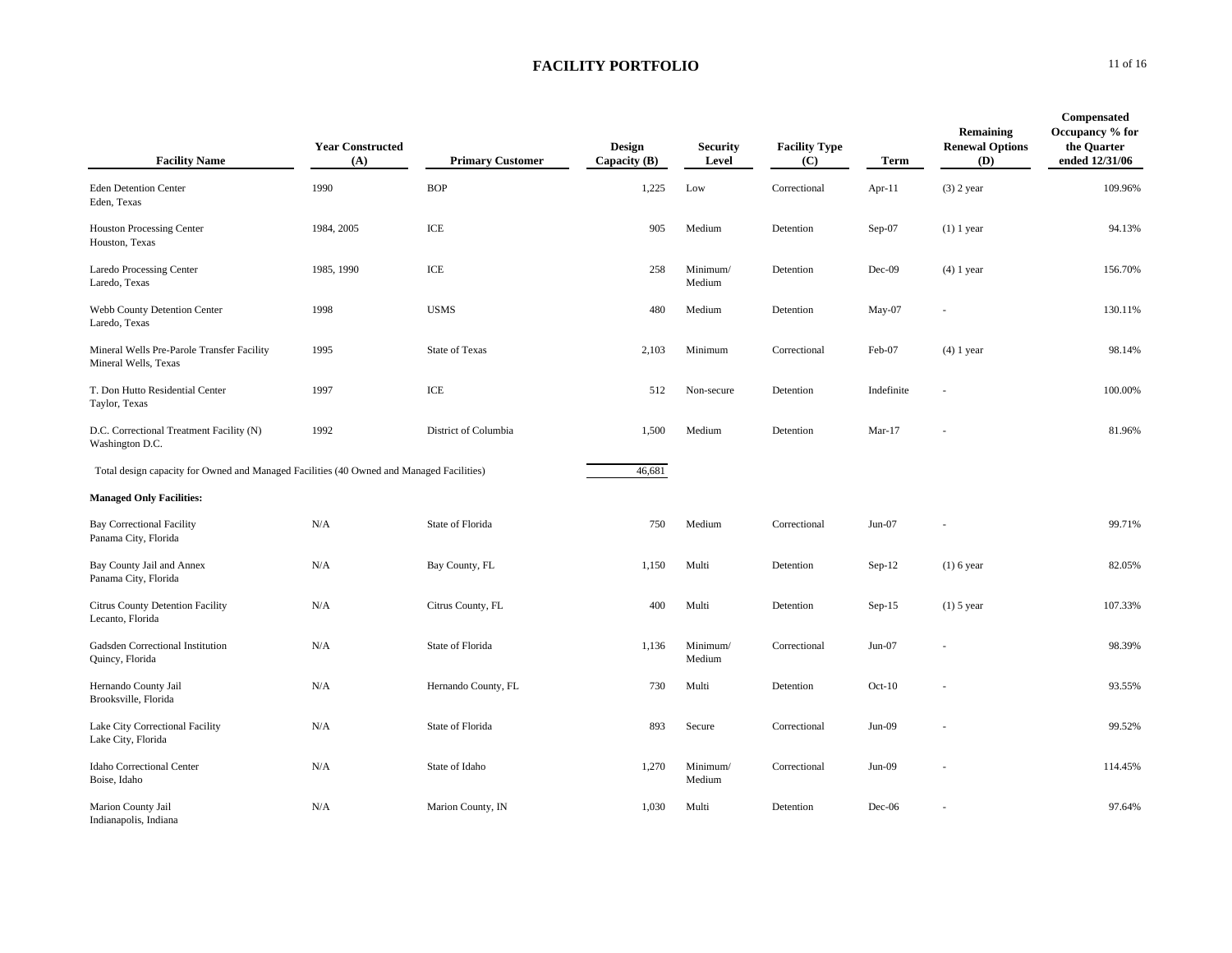| <b>Facility Name</b>                                             | <b>Year Constructed</b><br>(A) | <b>Primary Customer</b>   | <b>Design</b><br>Capacity $(B)$ | <b>Security</b><br>Level | <b>Facility Type</b><br>(C) | <b>Term</b> | Remaining<br><b>Renewal Options</b><br>(D) | Compensated<br>Occupancy % for<br>the Quarter<br>ended 12/31/06 |
|------------------------------------------------------------------|--------------------------------|---------------------------|---------------------------------|--------------------------|-----------------------------|-------------|--------------------------------------------|-----------------------------------------------------------------|
| Winn Correctional Center<br>Winnfield, Louisiana                 | N/A                            | State of Louisiana        | 1,538                           | Medium/<br>Maximum       | Correctional                | $Sep-08$    |                                            | 100.52%                                                         |
| Delta Correctional Facility<br>Greenwood, Mississippi            | N/A                            | State of Mississippi      | 1,172                           | Minimum/<br>Medium       | Correctional                | Sep-07      |                                            | 92.72%                                                          |
| Wilkinson County Correctional Facility<br>Woodville, Mississippi | N/A                            | State of Mississippi      | 1,000                           | Medium                   | Correctional                | $Sep-07$    | $(2)$ 1 year                               | 96.26%                                                          |
| Elizabeth Detention Center<br>Elizabeth, New Jersey              | N/A                            | ICE                       | 300                             | Minimum                  | Detention                   | $Sep-08$    | $(5)$ 3 year                               | 100.45%                                                         |
| Camino Nuevo Correctional Center<br>Albuquerque, New Mexico      | N/A                            | State of New Mexico       | 192                             | Multi                    | Correctional                | $Mar-10$    |                                            | 45.39%                                                          |
| <b>Silverdale Facilities</b><br>Chattanooga, Tennessee           | N/A                            | Hamilton County, TN       | 918                             | Multi                    | Detention                   | $Jan-08$    | Indefinite                                 | 95.20%                                                          |
| South Central Correctional Center<br>Clifton, Tennessee          | N/A                            | <b>State of Tennessee</b> | 1,676                           | Medium                   | Correctional                | Jul-07      |                                            | 97.28%                                                          |
| Metro-Davidson County Detention Facility<br>Nashville, Tennessee | N/A                            | Davidson County, TN       | 1,092                           | Multi                    | Detention                   | Jul-07      | $(1)$ 1 year                               | 92.06%                                                          |
| Hardeman County Correctional Facility<br>Whiteville, Tennessee   | N/A                            | <b>State of Tennessee</b> | 2,016                           | Medium                   | Correctional                | May-09      | $(3)$ 3 year                               | 97.58%                                                          |
| B. M. Moore Correctional Center<br>Overton, Texas                | N/A                            | <b>State of Texas</b>     | 500                             | Minimum/<br>Medium       | Correctional                | $Jan-07$    | $(2)$ 1 year                               | 99.84%                                                          |
| <b>Bartlett State Jail</b><br>Bartlett, Texas                    | N/A                            | <b>State of Texas</b>     | 1,001                           | Minimum/<br>Medium       | Correctional                | $Jan-07$    | $(4)$ 1 year                               | 99.93%                                                          |
| Bradshaw State Jail<br>Henderson, Texas                          | N/A                            | <b>State of Texas</b>     | 1,980                           | Minimum/<br>Medium       | Correctional                | $Jan-07$    | $(4)$ 1 year                               | 99.49%                                                          |
| Dawson State Jail<br>Dallas, Texas                               | N/A                            | <b>State of Texas</b>     | 2,216                           | Minimum/<br>Medium       | Correctional                | $Jan-07$    | $(4)$ 1 year                               | 98.59%                                                          |
| <b>Diboll Correctional Center</b><br>Diboll, Texas               | N/A                            | <b>State of Texas</b>     | 518                             | Minimum/<br>Medium       | Correctional                | $Jan-07$    | $(2)$ 1 year                               | 99.83%                                                          |
| Liberty County Jail/Juvenile Center (O)<br>Liberty, Texas        | N/A                            | Liberty County, Texas     | 380                             | Multi                    | Detention                   | $Jan-07$    |                                            | 89.97%                                                          |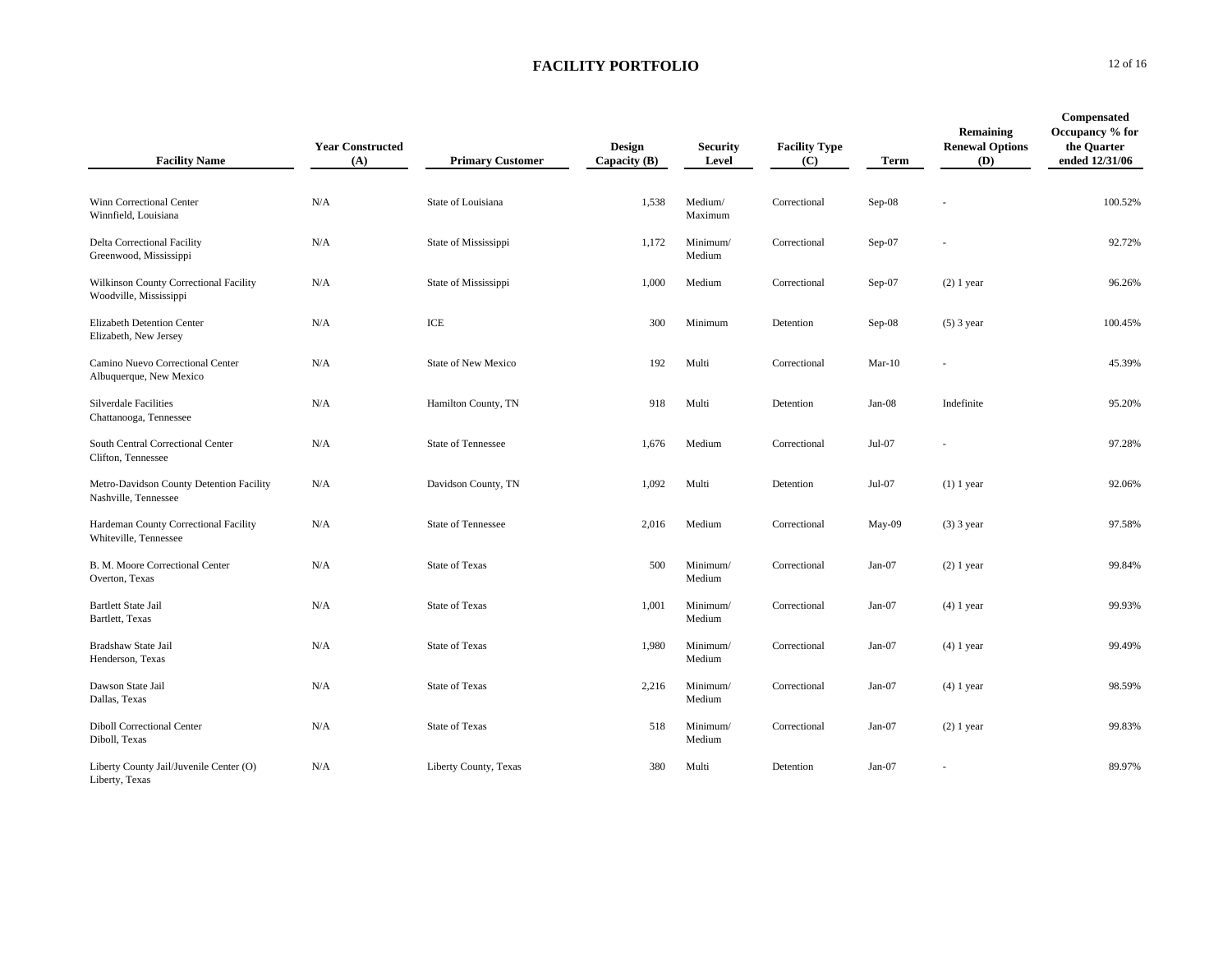| <b>Facility Name</b>                                                           | <b>Year Constructed</b><br>(A) | <b>Primary Customer</b> | <b>Design</b><br>Capacity $(B)$ | <b>Security</b><br>Level | <b>Facility Type</b><br>(C) | Term     | Remaining<br><b>Renewal Options</b><br>(D) | Compensated<br>Occupancy % for<br>the Quarter<br>ended 12/31/06 |
|--------------------------------------------------------------------------------|--------------------------------|-------------------------|---------------------------------|--------------------------|-----------------------------|----------|--------------------------------------------|-----------------------------------------------------------------|
| Lindsey State Jail<br>Jacksboro, Texas                                         | N/A                            | <b>State of Texas</b>   | 1,031                           | Minimum/<br>Medium       | Correctional                | Jan-07   | $(4)$ 1 year                               | 99.60%                                                          |
| Willacy State Jail<br>Raymondville, Texas                                      | N/A                            | <b>State of Texas</b>   | 1,069                           | Minimum/<br>Medium       | Correctional                | $Jan-07$ | $(4)$ 1 year                               | 99.51%                                                          |
| Total design capacity for Managed Only Facilities (25 Managed Only Facilities) |                                |                         | 25,958                          |                          |                             |          |                                            |                                                                 |
| Total design capacity for All Facilities as of December 31, 2006               |                                |                         | 72,639                          |                          |                             |          |                                            |                                                                 |

#### **Expansion and Development Projects:**

|                                                                        | <b>Estimated</b>    |                               | Design       | Project                            |  |
|------------------------------------------------------------------------|---------------------|-------------------------------|--------------|------------------------------------|--|
| <b>Facility Name</b>                                                   | Completion          | <b>Potential Customer(s)</b>  | Capacity (B) | <b>Description</b>                 |  |
| <b>Citrus County Detention Facility</b><br>Lecanto, Florida            | First quarter 2007  | Citrus County, FL             | 360          | Expansion of managed only facility |  |
| Crossroads Correctional Center (J)<br>Shelby, Montana                  | First quarter 2007  | State of Montana & USMS       | 96           | Expansion of owned facility        |  |
| <b>Bay Correctional Facility</b><br>Panama City, Florida               | Third quarter 2007  | State of Florida              | 235          | Expansion of managed only facility |  |
| Gadsden Correctional Institution<br>Quincy, Florida                    | Third quarter 2007  | State of Florida              | 384          | Expansion of managed only facility |  |
| Saguaro Correctional Facility<br>Eloy, Arizona                         | Mid-2007            | State of Hawaii               | 1,896        | New owned facility                 |  |
| North Fork Correctional Facility<br>Sayre, Oklahoma                    | Fourth quarter 2007 | Various states                | 960          | Expansion of owned facility        |  |
| Tallahatchie County Correctional Facility (I)<br>Tutwiler, Mississippi | Fourth quarter 2007 | Federal and/or various states | 360          | Expansion of owned facility        |  |
| <b>Eden Detention Center</b><br>Eden, Texas                            | First quarter 2008  | <b>BOP</b>                    | 129          | Expansion of owned facility        |  |
| <b>Bent County Correctional Facility</b><br>Las Animas, Colorado       | Second quarter 2008 | State of Colorado             | 720          | Expansion of owned facility        |  |
| Kit Carson Correctional Center<br>Burlington, Colorado                 | Second quarter 2008 | <b>State of Colorado</b>      | 720          | Expansion of owned facility        |  |
| Projected design capacity for All Facilities                           |                     |                               | 78.499       |                                    |  |

 $\mathbf{0}$  13 of 16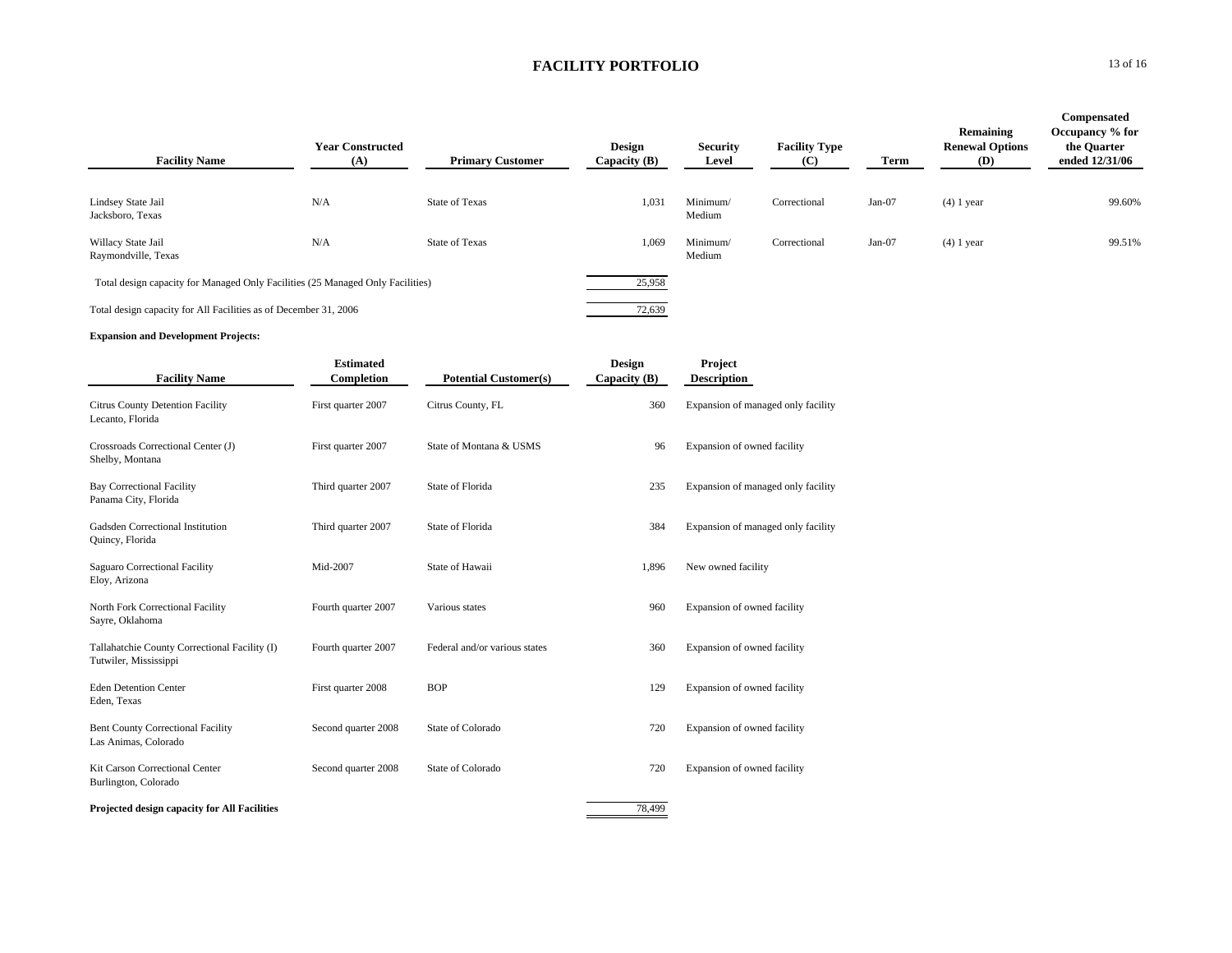| <b>Facility Name</b>                                    | <b>Year Constructed</b><br>(A) | <b>Primary Customer</b>             | Design<br>Capacity (B) | <b>Security</b><br>Level | <b>Facility Type</b><br>(C) | Term     | Remaining<br><b>Renewal Options</b><br>(D) | Compensated<br>Occupancy % for<br>the Ouarter<br>ended 12/31/06 |
|---------------------------------------------------------|--------------------------------|-------------------------------------|------------------------|--------------------------|-----------------------------|----------|--------------------------------------------|-----------------------------------------------------------------|
| <b>Leased Facilities:</b>                               |                                |                                     |                        |                          |                             |          |                                            |                                                                 |
| Leo Chesney Correctional Center<br>Live Oak, California | 1989                           | <b>Cornell Corrections</b>          | 240                    | Minimum                  | Owned/Leased                | $Sep-10$ | $\overline{\phantom{a}}$                   | N/A                                                             |
| Queensgate Correctional Facility<br>Cincinnati, Ohio    | 1906                           | Hamilton County, OH                 | 850                    | Medium                   | Owned/Leased                | Feb-07   | $\sim$                                     | N/A                                                             |
| Community Education Partners (P)<br>Houston, Texas      | N/A                            | <b>Community Education Partners</b> | $\sim$                 | Non-secure               | Owned/Leased                | $Jun-08$ | $(3)$ 5 year                               | N/A                                                             |

(A) The year constructed represents the initial completion of the facility's construction, as well as significant additions to the facility that occurred at a later date.

(B) Design capacity measures the number of beds, and accordingly, the number of inmates each facility is designed to accommodate. Facilities housing detainees on a short term basis may exceed the original intended design capacity for sentenced inmates due to the lower level of services required by detainees in custody for a brief period. From time to time, we may evaluate the design capacity of our facilities based on the customers using the facilities, and the ability to reconfigure space with minimal capital outlays. We believe design capacity is an appropriate measure for evaluating prison operations, because the revenue generated by each facility is based on a per diem or monthly rate per inmate housed at the facility paid by the corresponding contracting governmental entity.

(C) We manage numerous facilities that have more than a single function (i.e., housing both long-term sentenced adult prisoners and pre-trial detainees). The primary functional categories into which facility types are identified was determined by the relative size of prisoner populations in a particular facility on December 31, 2006. If, for example, a 1,000-bed facility housed 900 adult prisoners with sentences in excess of one year and 100 pre-trial detainees, the primary functional category to which it would be assigned would be that of correction facilities and not detention facilities. It should be understood that the primary functional category to which multi-user facilities are assigned may change from time to time.

(D) Remaining renewal options represents the number of renewals options, if applicable, and the remaining term of each option renewal.

(E) The facility is subject to a ground lease with the County of San Diego whereby the initial lease term is 18 years from the commencement of the contract, as defined. The County has the right to

buy out all, or designated portions of, the premises at various times prior to the expiration of the term at a price generally equal to the cost of the premises, or the designated portion of the premises,

less an allowance for the amortization over a 20-year period. Upon expiration of the lease, ownership of the facility automatically reverts to the County of San Diego.

(F) The facility is subject to a purchase option held by Huerfano County which grants Huerfano County the right to purchase the facility upon an early termination of the contract at a price generally equal to the cost of the facility plus 80% of the percentage increase in the Consumer Price Index, cumulated annually.

(G) The facility is subject to a purchase option held by the Georgia Department of Corrections, or GDOC, which grants the GDOC the right to purchase the facility for the lesser of the facility's depreciated book value or fair market value at any time during the term of the contract between us and the GDOC.

(H) The facility is subject to a deed of conveyance with the city of Wheelwright, KY which includes provisions that would allow assumption of ownership by the city of Wheelwright under the following occurrences: (1) we cease to operate the facility for more than two years, (2) our failure to maintain at least one employee for a period of sixty consecutive days, or (3) a conversion to a maximum security facility based upon classification by the Corrections Cabinet.

(I) The facility is subject to a purchase option held by the Tallahatchie County Correctional Authority which grants Tallahatchie County Correctional Authority the right to purchase the facility at any time during the contract at a price generally equal to the cost of the premises less an allowance for amortization over a 20-year period. During October 2005, we completed an amendment to extend the amortization period through 2035, which could be further extended to 2050 in the event we expand the facility by at least 200 beds.

(J) The State of Montana has an option to purchase the facility generally at any time during the term of the contract with us at fair market value less the sum of a pre-determined portion of per-diem payments made to us by the state of Montana.

(K) The facility is subject to a purchase option held by the Oklahoma Department of Corrections, or ODC, which grants the ODC the right to purchase the facility at its fair market value at any time. (L) Upon conclusion of the thirty-year lease with Shelby County, Tennessee, the facility will become the property of Shelby County. Prior to such time, if the County terminates the lease without cause, or breaches the lease or the State fails to fund the contract, we may purchase the property for \$150,000. If we terminate the lease without cause, or breach the contract, we will be required to purchase the property for its fair market value as agreed to by the County and us.

(M) The state of Tennessee has the option to purchase the facility in the event of our bankruptcy, or upon an operational breach, as defined, at a price equal to the book value, as defined.

(N) The District of Columbia has the right to purchase the facility at any time during the term of the contract at a price generally equal to the present value of the remaining lease payments for the premises. Upon expiration of the lease, ownership of the facility automatically reverts to the District of Columbia.

(O) During September 2006, we received notification from the Liberty County Commission in Liberty County, Texas that, as a result of a contract bidding process, the County elected to transfer management of the 380-bed Liberty County Jail/Juvenile Center to another operator. Operation of the facility was transferred to another operator upon expiration of the contract in January 2007.

(P) The alternative educational facility is currently configured to accommodate 900 at-risk juveniles and may be expanded to accommodate a total of 1,400 at-risk juveniles.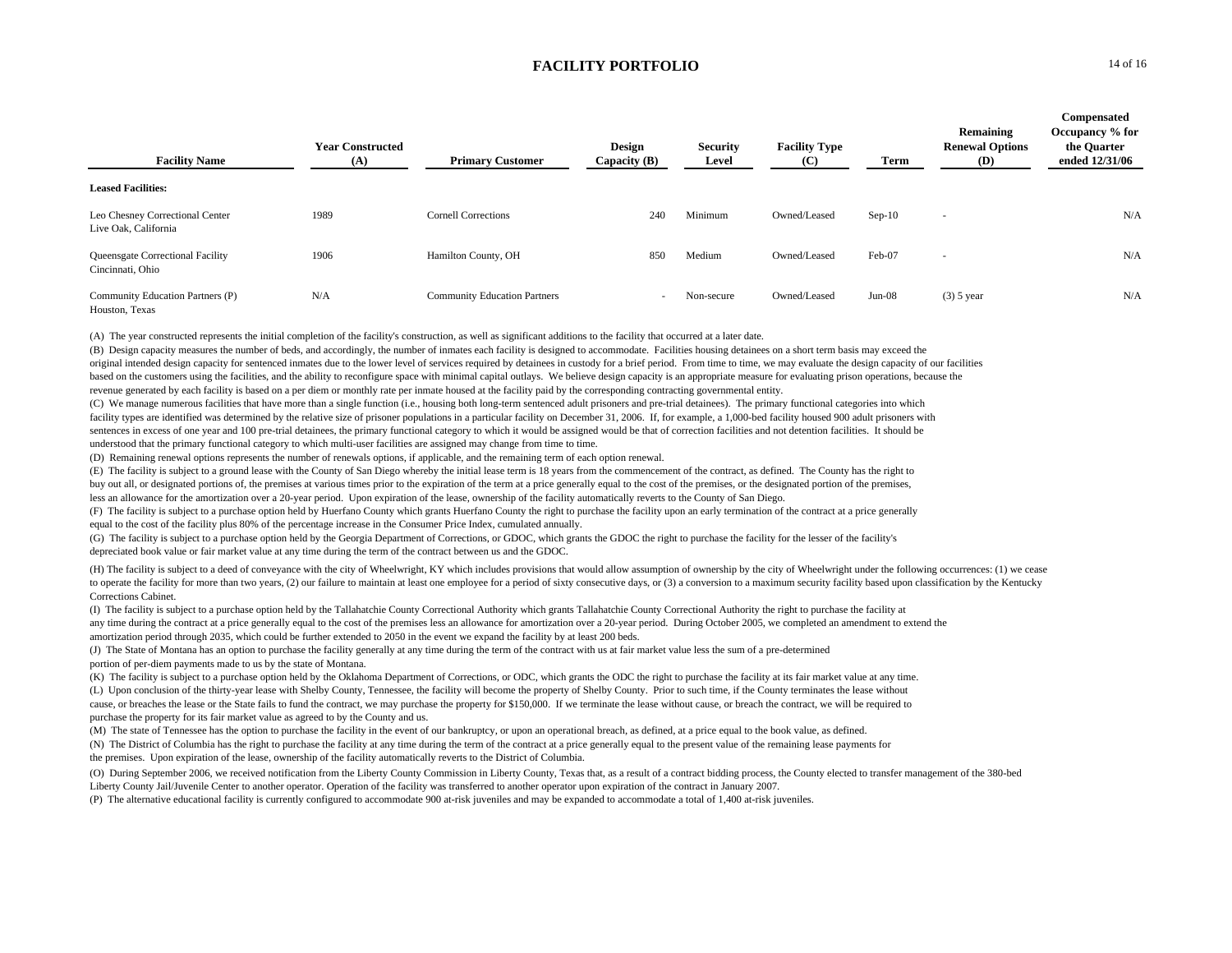#### **DIVERSIFICATION OF REVENUE**

(Unaudited and amounts in thousands)

| <b>Customer</b>                                   | <b>Management Revenue</b><br><b>For the Twelve Months</b><br><b>Ended December 31,</b><br>2006 |           | <b>Percent of Management</b><br><b>Revenue For the Twelve</b><br><b>Months Ended December 31,</b><br>2006 |  |
|---------------------------------------------------|------------------------------------------------------------------------------------------------|-----------|-----------------------------------------------------------------------------------------------------------|--|
| <b>United States Marshals</b>                     | \$                                                                                             | 194,654   | 14.84%                                                                                                    |  |
| <b>Bureau of Prisons</b>                          |                                                                                                | 190,839   | 14.55%                                                                                                    |  |
| United States Immigration and Customs Enforcement |                                                                                                | 144,189   | 10.99%                                                                                                    |  |
| Texas                                             |                                                                                                | 96,677    | 7.37%                                                                                                     |  |
| Tennessee                                         |                                                                                                | 74,924    | 5.71%                                                                                                     |  |
| Colorado                                          |                                                                                                | 66,207    | 5.05%                                                                                                     |  |
| Florida                                           |                                                                                                | 57,519    | 4.39%                                                                                                     |  |
| Georgia                                           |                                                                                                | 51,827    | 3.95%                                                                                                     |  |
| Hawaii                                            |                                                                                                | 33,235    | 2.53%                                                                                                     |  |
| Oklahoma                                          |                                                                                                | 31,832    | 2.43%                                                                                                     |  |
|                                                   |                                                                                                | 941,903   | 71.82%                                                                                                    |  |
| <b>Total Management Revenue</b>                   |                                                                                                | 1,311,511 | 100.00%                                                                                                   |  |